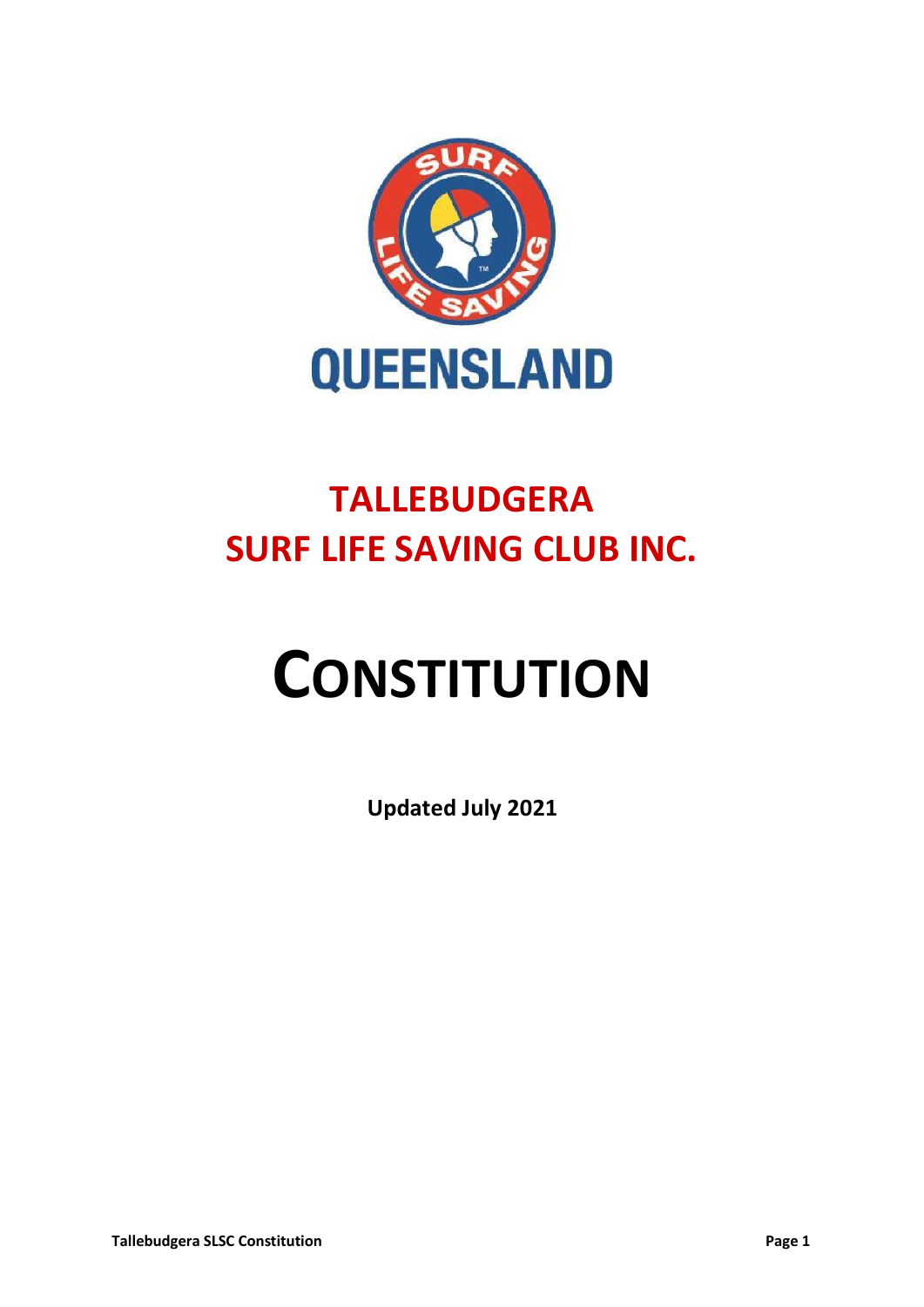#### **CONTENTS**

| 1.  | <b>NAME OF CLUB</b>                    | 4                |
|-----|----------------------------------------|------------------|
| 2.  | DEFINITIONS AND INTERPRETATION         | 4                |
| 3.  | <b>OBJECTS OF CLUB</b>                 | $6\phantom{1}6$  |
| 4.  | POWERS OF THE CLUB                     | 8                |
| 5.  | <b>APPLICATION OF INCOME</b>           | 8                |
| 6.  | <b>LIABILITY OF MEMBERS</b>            | 9                |
| 7.  | <b>MEMBERS' CONTRIBUTIONS</b>          | $\boldsymbol{9}$ |
| 8.  | DISTRIBUTION OF PROPERTY ON WINDING UP | $\boldsymbol{9}$ |
| 9.  | <b>STATUS AND COMPLIANCE OF CLUB</b>   | 10               |
| 10. | <b>CLUB'S CONSTITUTION</b>             | 11               |
| 11. | <b>MEMBERS</b>                         | 12               |
| 12. | <b>SUBSCRIPTIONS AND FEES</b>          | 15               |
| 13. | APPLICATION                            | 14               |
| 14. | <b>REGISTER OF MEMBERS</b>             | 16               |
| 15. | <b>EFFECT OF MEMBERSHIP</b>            | 17               |
| 16. | DISCONTINUANCE OF MEMBERSHIP           | 17               |
| 17. | GRIEVANCES, JUDICIAL AND DISCIPLINE    | 18               |
| 18. | ANNUAL GENERAL MEETING                 | 18               |
| 19. | NOTICE OF GENERAL MEETING              | 18               |
| 20. | <b>BUSINESS</b>                        | 19               |
| 21. | NOTICES OF MOTION                      | 20               |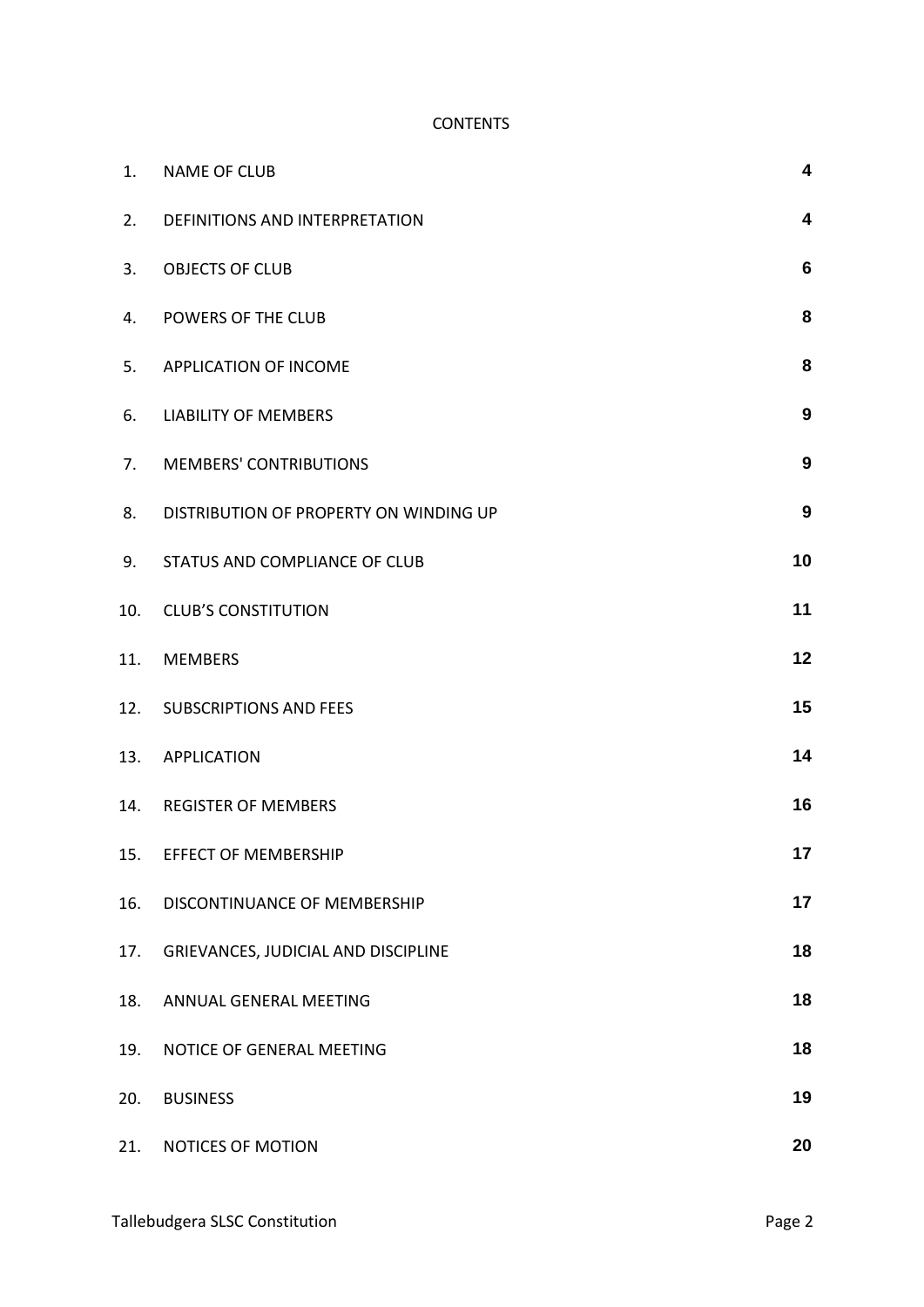| 22. | <b>SPECIAL GENERAL MEETINGS</b>                | 20 |
|-----|------------------------------------------------|----|
| 23. | PROCEEDINGS AT GENERAL MEETINGS                | 20 |
| 24. | <b>VOTING AT GENERAL MEETINGS</b>              | 22 |
| 25. | PROXY AND POSTAL VOTING                        | 22 |
| 26. | <b>EXISTING COMMITTEE MEMBERS</b>              | 22 |
| 27. | POWERS OF THE MANAGEMENT COMMITTEE             | 22 |
| 28. | <b>COMPOSITION OF THE MANAGEMENT COMMITTEE</b> | 23 |
| 29. | <b>ELECTION OF COMMITTEE MEMBERS</b>           | 24 |
| 30. | <b>VACANCIES OF COMMITTEE MEMBERS</b>          | 25 |
| 31. | <b>MEETINGS OF THE MANAGEMENT COMMITTEE</b>    | 26 |
| 32. | <b>DELEGATIONS</b>                             | 27 |
| 33. | <b>BY-LAWS</b>                                 | 28 |
| 34. | <b>FUNDS, RECORDS AND ACCOUNTS</b>             | 28 |
| 35. |                                                |    |
|     | <b>CAPITAL EXPENDITURE</b>                     | 30 |
| 36. | <b>AUDITOR</b>                                 | 30 |
| 37. | <b>NOTICE</b>                                  | 30 |
| 38. | <b>SEAL</b>                                    | 31 |
| 39. | <b>ALTERATION OF CONSTITUTION</b>              | 31 |
| 40. | <b>INDEMNITY</b>                               | 31 |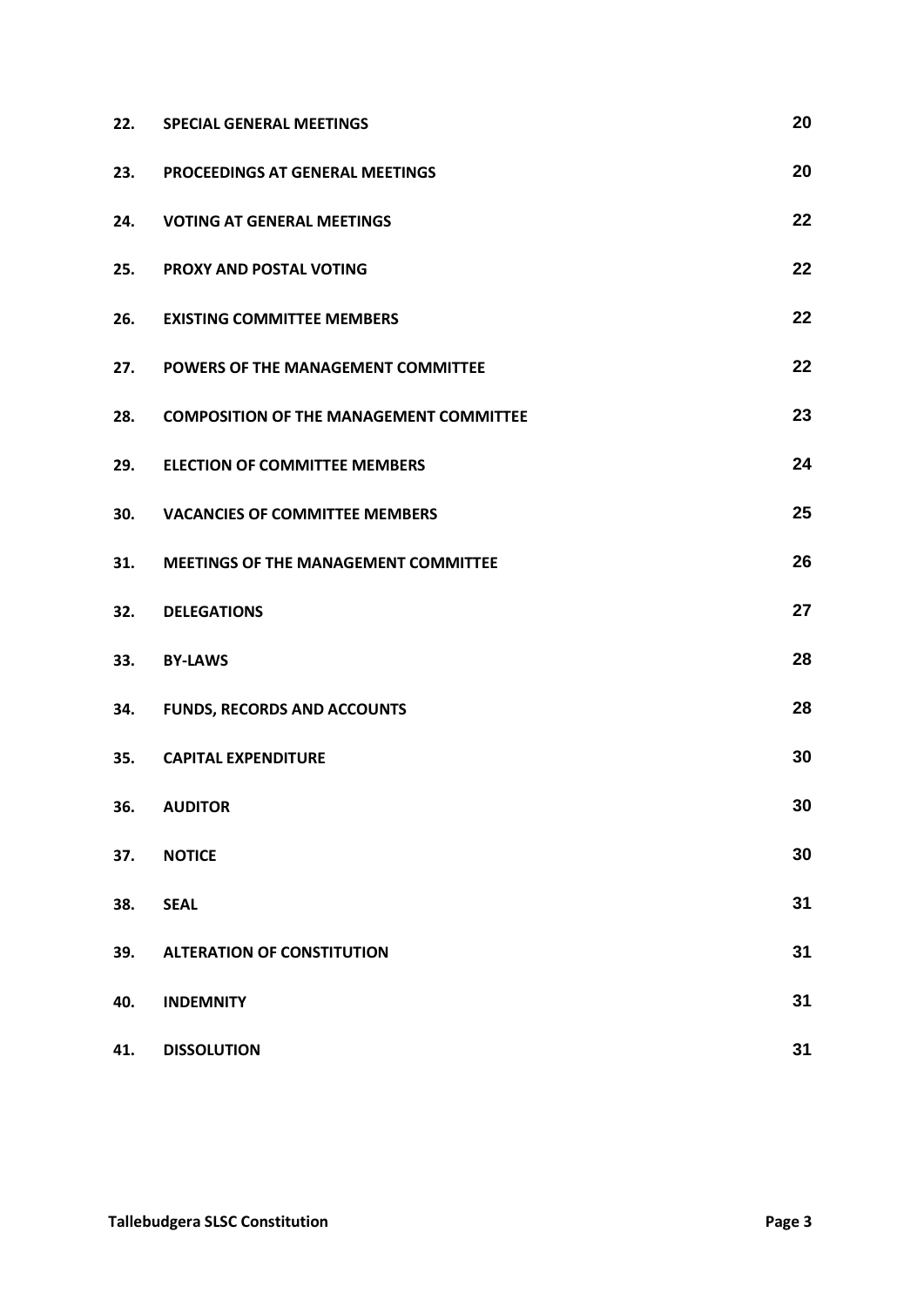#### **CLUBS INCORPORATION ACT 1981 (QLD)**

#### **CONSTITUTION**

#### **of the**

#### **TALLEBUDGERA SURF LIFE SAVING CLUB INCORPORATED**

#### **1. NAME OF CLUB**

The name of the Club is the Tallebudgera Surf Life Saving Club Incorporated ("**Club**").

#### **2. DEFINITIONS AND INTERPRETATION**

#### **2.1 Definitions**

In this Constitution unless the contrary intention appears:

**Act** means the *Clubs Incorporation Act 1981* (Qld) **Club** means Tallebudgera Surf Life Saving Club Incorporated.

**Branch** means Point Danger Branch which includes the affiliated Surf Life Saving Clubs and their members within the boundaries of that Branch as defined by SLSQ and the Branch.

**By Laws** means any By-Laws made by the Management Committee under **Rule 33**.

**Committee Member** means a member of the Management Committee appointed in accordance with this Constitution.

**Constitution** means this Constitution of the Club.

**Delegate** means the person appointed from time to time to act for and on behalf of the Club.

**Financial year** means the year ending 30 April in each year.

**General Meeting** means the annual or any special general meeting of the Club.

**Intellectual Property** means all rights subsisting in copyright, business names, names, trademarks (or signs), logos, designs, equipment, images (including photographs, television, videos or films) or service marks (whether registered or registrable) relating to the Club or any championship, competition, series or event or lifesaving activity of or conducted, promoted or administered by the Club.

**Life Member** means an individual appointed as a Life Member of the Club under **Rule 11.2**.

**Management Committee** means the body managing the Club and consisting of the Committee Members under **Rule 28**.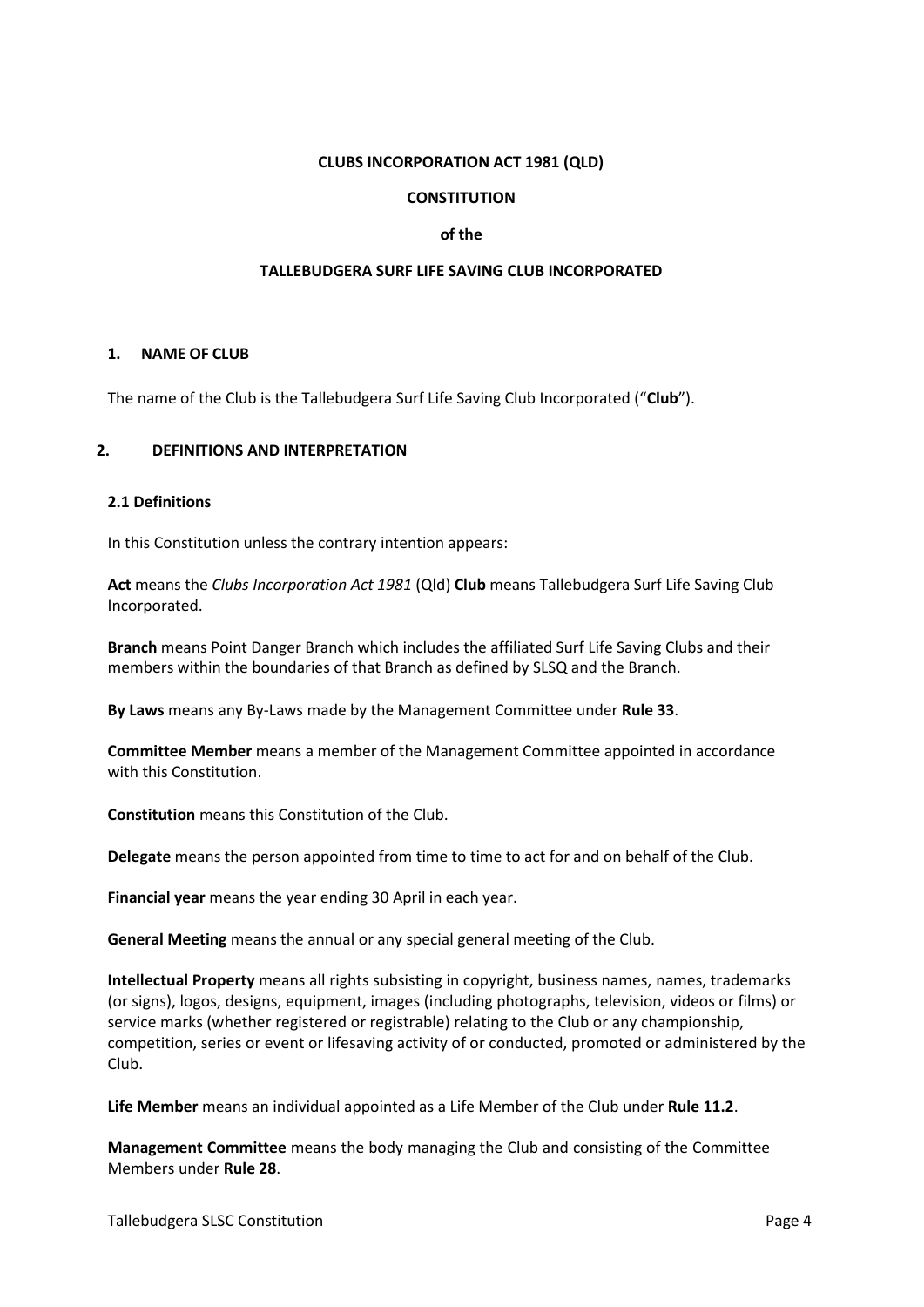**Member** means a registered member of the Club and can only include junior *("Nipper")* members; cadet members; active members; reserve active members; general members; long service members; award members; associated members; honorary members; and life members of the Club all of which categories are defined in this Constitution or the By-Laws.

**Membership Year** means the period between 1 October and 30 September the following year.

**Objects** means the objects of the Club under **Rule 3**.

**President** means the President for the time being of the Club.

**Seal** means the common seal of the Club and includes any official seal of the Club.

**SLSA** means Surf Life Saving Australia Limited.

**SLSQ** means the body recognised by SLSA as the body administering surf lifesaving in Queensland.

**Special Resolution** means a resolution passed in accordance with the Act.

**State** means and includes a State or Territory of Australia.

**Surf Life Saving Club** means a surf lifesaving club which is a member of or otherwise affiliated with SLSQ or SLSA.

#### **2.2 Interpretation**

In this Constitution:

- (a) a reference to a function includes a reference to a power, authority and duty;
- (b) a reference to the exercise of a function includes, where the function is a power, authority or duty, a reference to the exercise of the power or authority of the performance of the duty;
- (c) words importing the singular include the plural and vice versa;
- (d) words importing any gender include the other genders;
- (e) references to persons include corporations and bodies politic;
- (f) references to a person include the legal personal representatives, successors and permitted assigns of that person;
- (g) a reference to a statute, ordinance, code or other law includes regulations and other statutory instruments under it and consolidations, amendments, re-enactments or replacements of any of them (whether of the same or any legislative authority having jurisdiction); and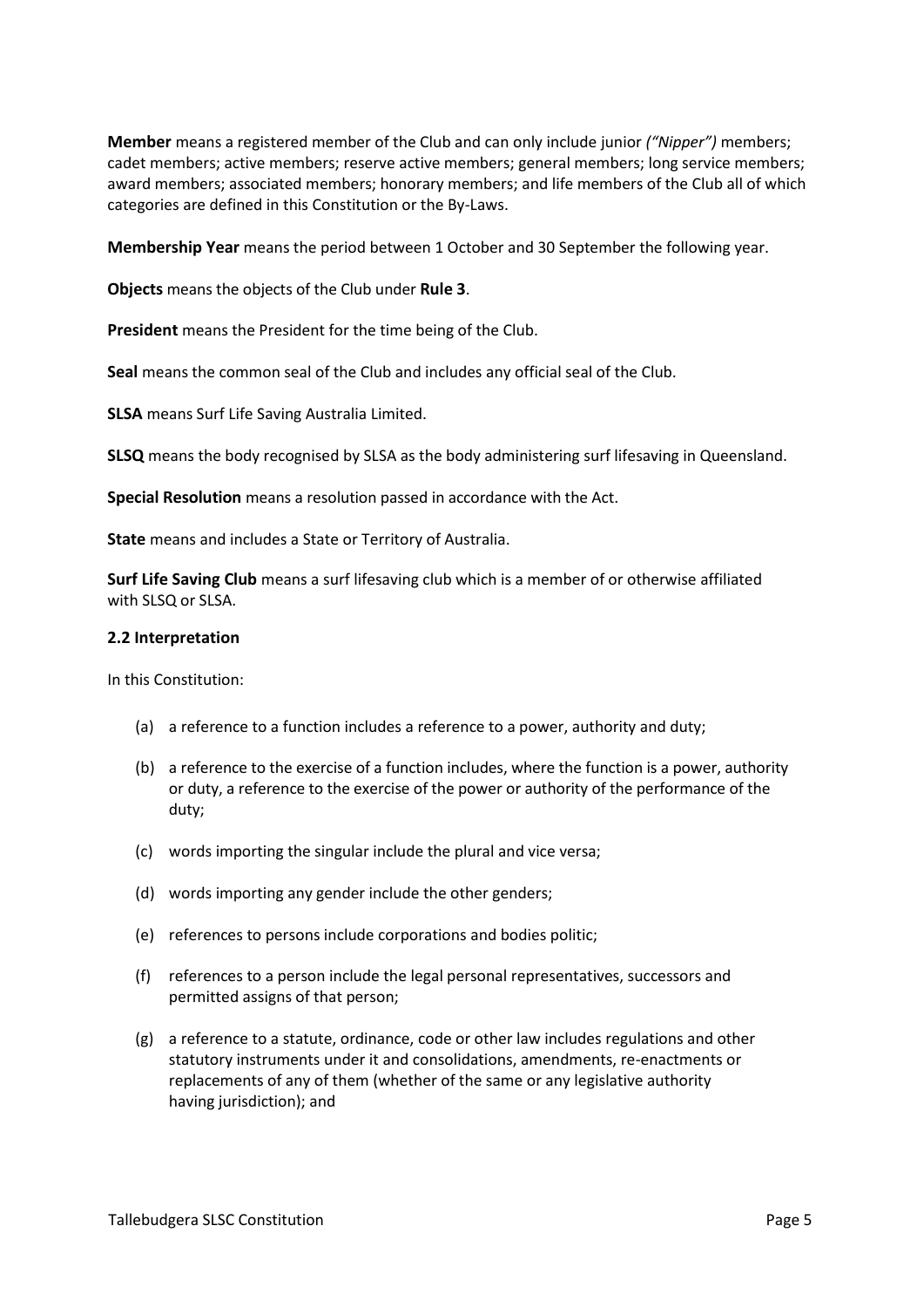- (h) A reference to "writing" shall unless the contrary intention appears, be construed as including references to printing, lithography, photography and other modes of representing or reproducing words in a visible form, including messages sent by electronic mail.
- (i) References to notice of meetings under this Constitution allows for notice to be given electronically including by electronic mail or other effective electronic means of communicating such written notification.

#### **2.3 Severance**

If any provision of this Constitution or any phrase contained in it is invalid or unenforceable, the phrase or provision is to be read down if possible, so as to be valid and enforceable, and otherwise shall be severed to the extent of the invalidity or unenforceability, without affecting the remaining provisions of this Constitution.

#### **2.4 Expressions in the Act**

Except where the contrary intention appears, in this Constitution, an expression that deals with a matter under the Act has the same meaning as that provision of the Act.

#### **2.5 Sole Purpose**

The Club is established solely for the Objects.

#### **2.6 Model Rules**

The model rules under the Act are expressly displaced by this Constitution.

#### **3. OBJECTS OF CLUB**

The Club is a charitable community service based institution. The objects for which the Club is established are to:

- (a) provide for the conduct, encouragement, promotion and administration of surf lifesaving in the local vicinity of the club;
- (b) participate as a member of the Branch, SLSQ and SLSA through and by which lifesaving and the preservation of life in the aquatic environment can be conducted, encouraged, promoted, advanced and administered;
- (c) ensure the maintenance and enhancement of the Club, Branch, SLSQ, Surf Life Saving Clubs, SLSA, and surf lifesaving, its standards, quality and reputation for the benefit of the Members and surf lifesaving;
- (d) at all times promote mutual trust and confidence between the Club, Branch, SLSQ, Surf Life Saving Clubs, SLSA, and the Members in pursuit of these objects;
- (e) at all times act on behalf of and in the interest of the Members and surf lifesaving;
- (f) promote the economic and community service success, strength and stability of the Club, Branch, SLSQ, Surf Life Saving Clubs, SLSA, and surf lifesaving;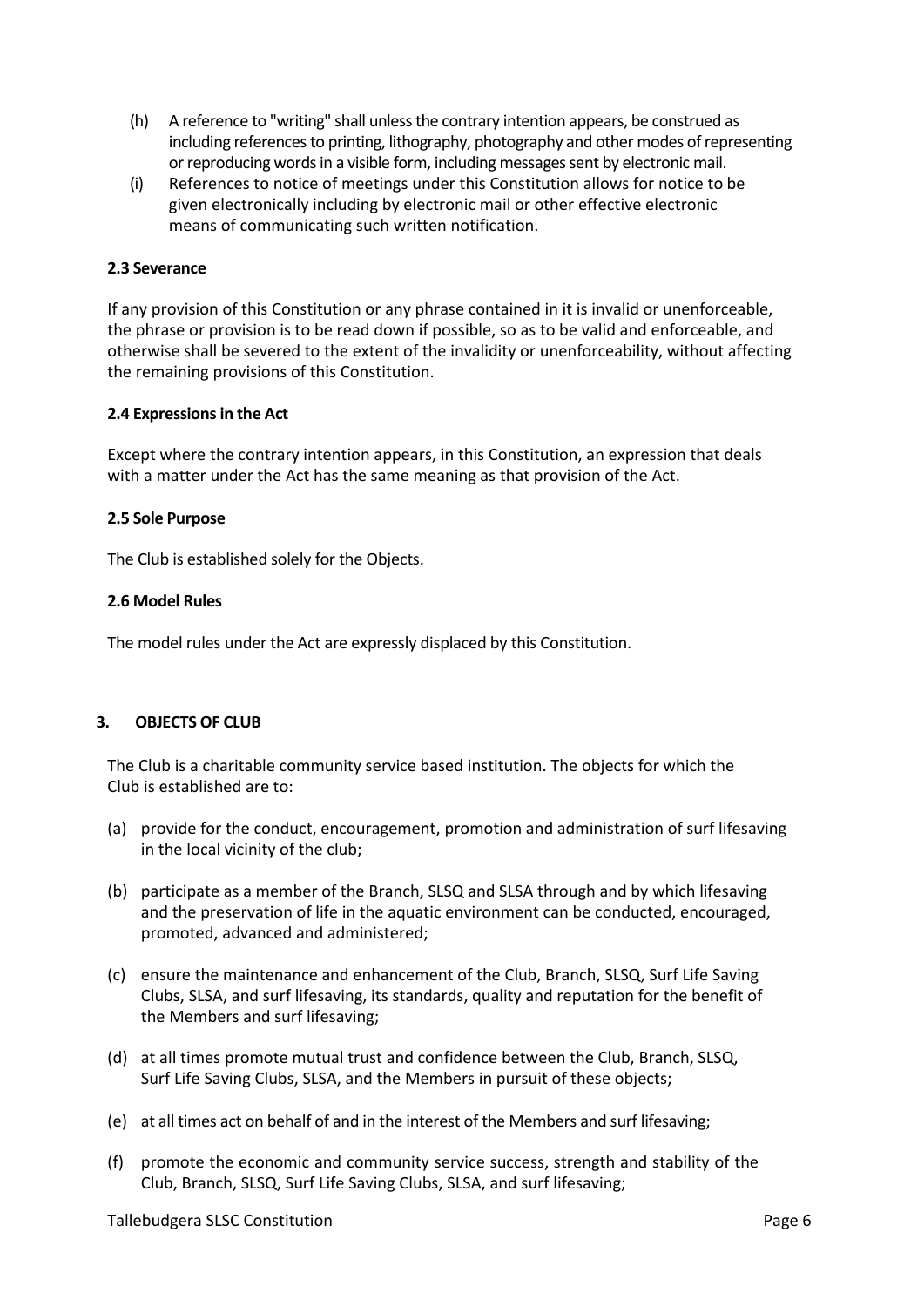- (g) affiliate and otherwise liaise with Branch, SLSQ and SLSA , in the pursuit of these objects and the objects of surf lifesaving;
- (h) conduct, encourage, promote, advance and control surf lifesaving in the local vicinity of the club, its many aspects devoted to aquatic safety and management and the preservation of life in the aquatic environment;
- (i) conduct or commission research and development for improvements in methods of surf lifesaving and surf lifesaving equipment and in all ways to improve and safeguard the use of the aquatic environment;
- (j) use and protect the Intellectual Property of the Club, Branch, SLSQ and SLSA;
- (k) apply the property and capacity of the Club towards the fulfilment and achievement of these Objects;
- (l) promote the involvement and influence of surf lifesaving standards, techniques, awards and education with bodies involved in surf lifesaving;
- (m) strive for Governmental, commercial and public recognition of the Club as the authority on aquatic safety and management for the Tallebudgera Beach and relevant adjacent areas;
- (n) promulgate, and secure uniformity in, such rules as may be necessary for the management and control of surf lifesaving and related activities and the preservation of life in the aquatic environment;
- (o) further extend the operations and teachings of the Club throughout [insert locality];
- (p) further develop surf lifesaving into an organised institution and with these objects in view, to foster, regulate, organise and manage assessments, competitions, displays and other activities and to issue badges, medallions and certificates and award trophies to successful Members;
- (q) review and/or determine any matters relating to surf lifesaving which may arise, or be referred to it, by any Member;
- (r) pursue through itself or other such commercial arrangements, including sponsorship and marketing opportunities as are appropriate to further the interests of surf lifesaving and the club;
- (s) adopt and implement appropriate policies, including in relation to sexual harassment, equal opportunity, equity, drugs in sport, health, safety, junior and senior programs, infectious diseases and such other matters as arise from time to time as issues to be addressed in surf lifesaving;
- (t) represent the interests of its Members and of surf lifesaving generally in any appropriate forum;
- (u) have regard to the public interest in its operations;
- (v) do all that is reasonably necessary to enable these objects to be achieved and to enable the Members to receive the benefits which these objects are intended to achieve;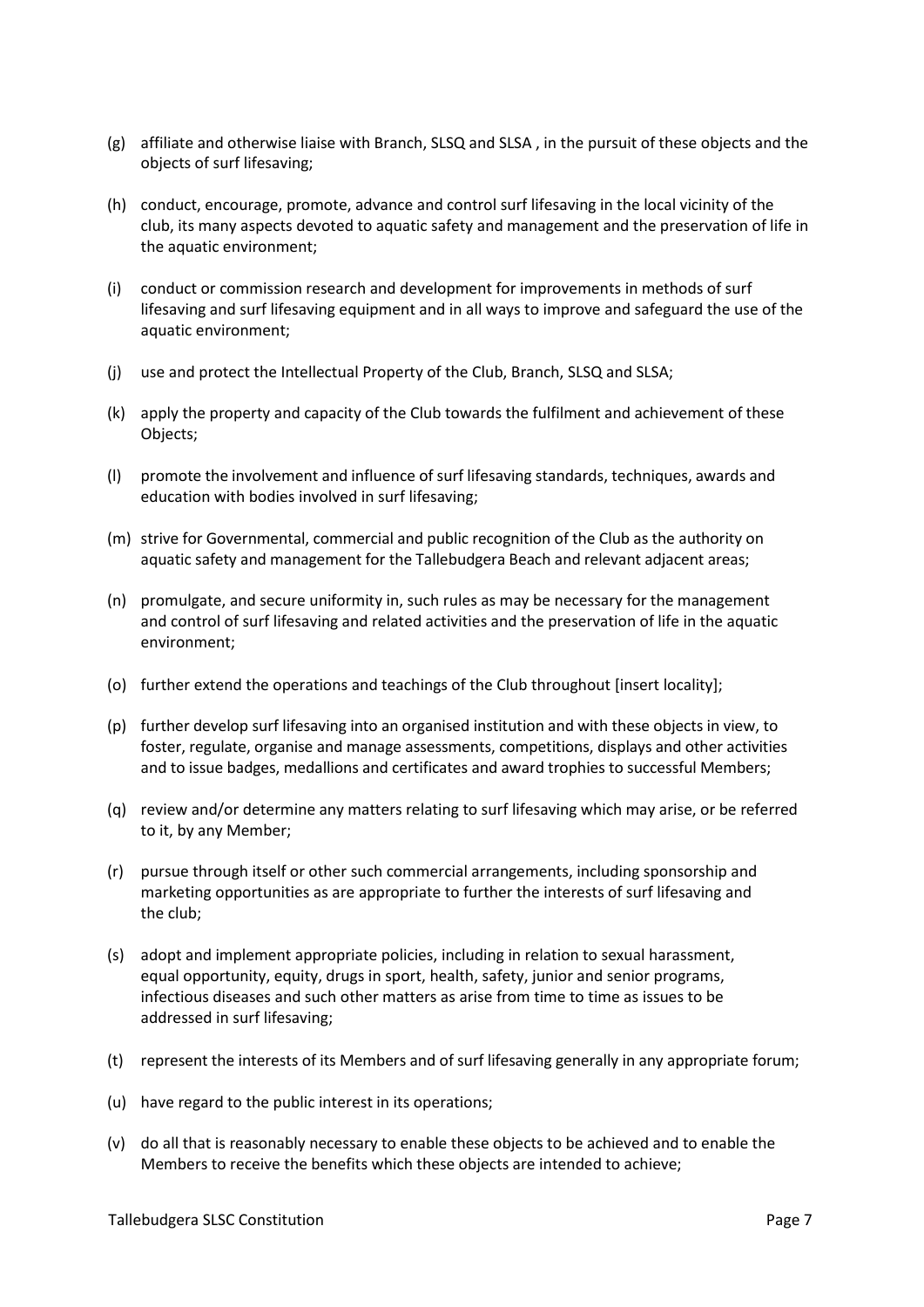- (w) ensure that environmental considerations are taken into account in all surf lifesaving and related activities conducted by the Club;
- (x) promote the health and safety of Members and all other users of the aquatic environment;
- (y) encourage Members to realise their potential and athletic abilities by extending to them the opportunity of education and participation in surf lifesaving competition and to award trophies and rewards to successful competitors;
- (z) encourage and promote performance-enhancing drug free competition;
- (aa) establish, grant and support awards to Members and others, in honourable public recognition of hard and meritorious rescues from the sea, deeds of exceptional bravery from time to time performed in the course of lifesaving and other distinguished services and acts;
- (bb) give, and seek where appropriate, recognition for Members to obtain awards or public recognition in fields of endeavour other than surf lifesaving;
- (cc) seek and obtain improved facilities for the enjoyment of the aquatic environment in the vicinity of the club;
- (dd) promote uniformity of laws for the control and regulation of the aquatic environment in in the vicinity of the club and to assist authorities in enforcing these laws;
- (ee) effect such objects as may be necessary in the interests of surf lifesaving and the aquatic environment in in the vicinity of the club; and
- (ff) undertake and or do all such things or activities which are necessary, incidental or conducive to the advancement of these objects.

#### **4. POWERS OF THE CLUB**

Solely for furthering the Objects, the Club has, in addition to the powers and functions under the Act, the legal capacity and powers of a company limited by guarantee as set out under section 124 of the *Corporations Act*.

#### **5. APPLICATION OF INCOME**

- 5.1 The income and property of the Club shall be applied solely towards the promotion of the Objects.
- 5.2 Except as prescribed in this Constitution:
	- (a) no portion of the income or property of the Club shall be paid or transferred, directly or indirectly by way of dividend, bonus or otherwise to any Member; and
	- (b) no remuneration or other benefit in money or money's worth shall be paid or given by the Club to any Member who holds any office of the Club.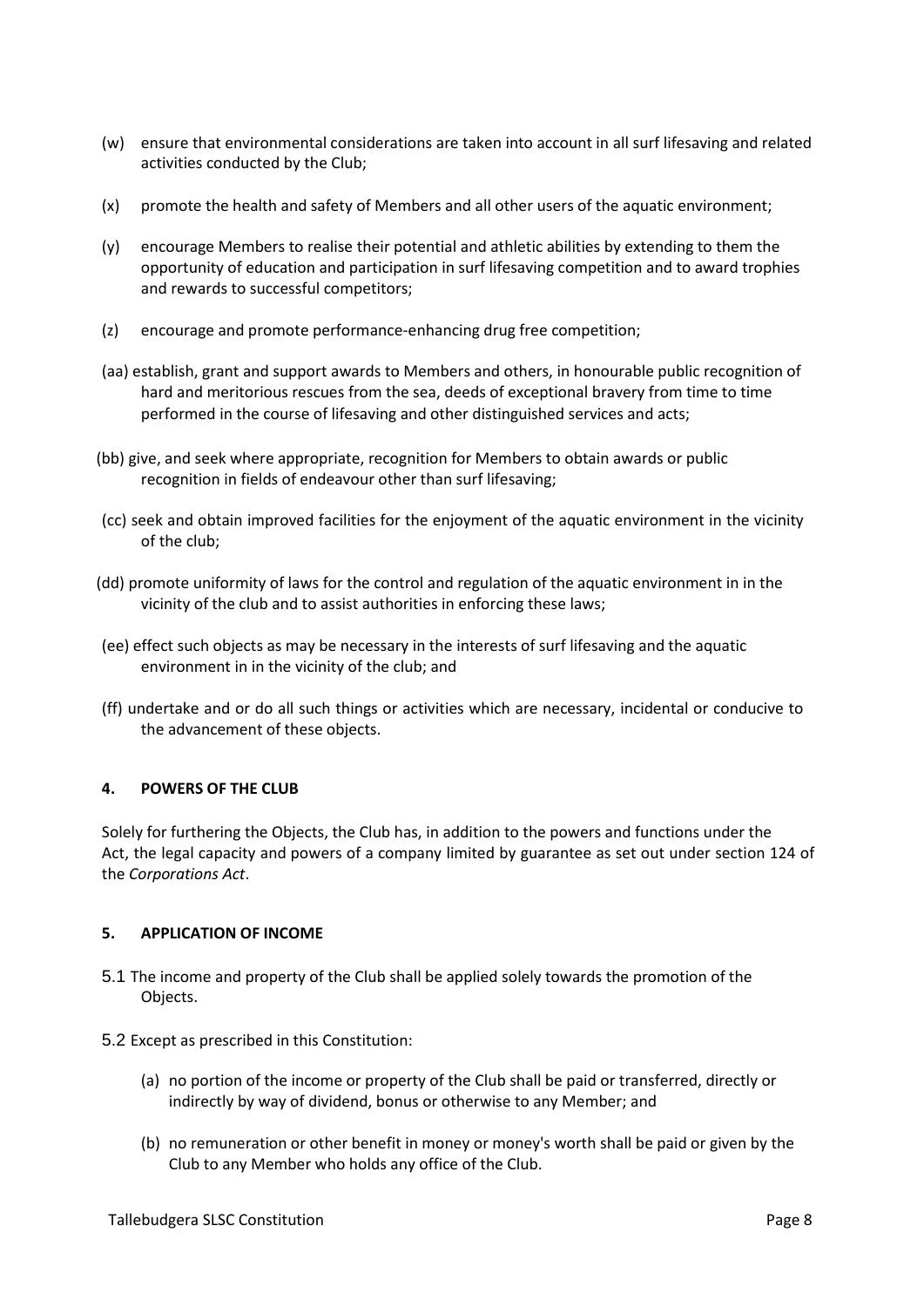- 5.3 Nothing contained in **clauses 5.1** or **5.2** shall prevent payment in good faith of or to any Member for:
	- (a) any services actually rendered to the Club whether as an employee or otherwise;
	- (b) goods supplied to the Club in the ordinary and usual course of operation;
	- (c) interest on money borrowed from any Member;
	- (d) rent for premises demised or let by any Member to the Club; or
	- (e) any out-of-pocket expenses incurred by the Member on behalf of the Club; provided that any such payment shall not exceed the amount ordinarily payable between ordinary commercial parties dealing at arm's length in a similar transaction.

#### **6. LIABILITY OF MEMBERS**

The liability of the Members of the Club is limited.

#### **7. MEMBERS' CONTRIBUTIONS**

Every Member of the Club undertakes to contribute to the assets of the Club in the event of it being wound up while the Member, or within one year after ceasing to be a Member for payment of the debts and liabilities of the Club contracted before the time at which it ceases to be a Member and the costs, charges and expenses of winding up the Club, such an amount not exceeding one dollar (\$1.00).

#### **8. DISTRIBUTION OF PROPERTY ON WINDING UP**

- 1.1 This rule will apply if the association –
- (a) is wound up under part 10 of the Act; and
- (b) has surplus assets
- 1.2 The surplus assets must not be distributed among the members of the association.

1.3 The surplus assets must be given or transferred to Surf Life Saving Queensland or if that association has ceased to exist to another surf life saving body –

- (a) having objects similar to the association's objects; and
- (b) the rules of which prohibit the distribution of the entity's income and assets to its members.
- 1.4 In this rule **surplus assets** see section 92(3) of the Act.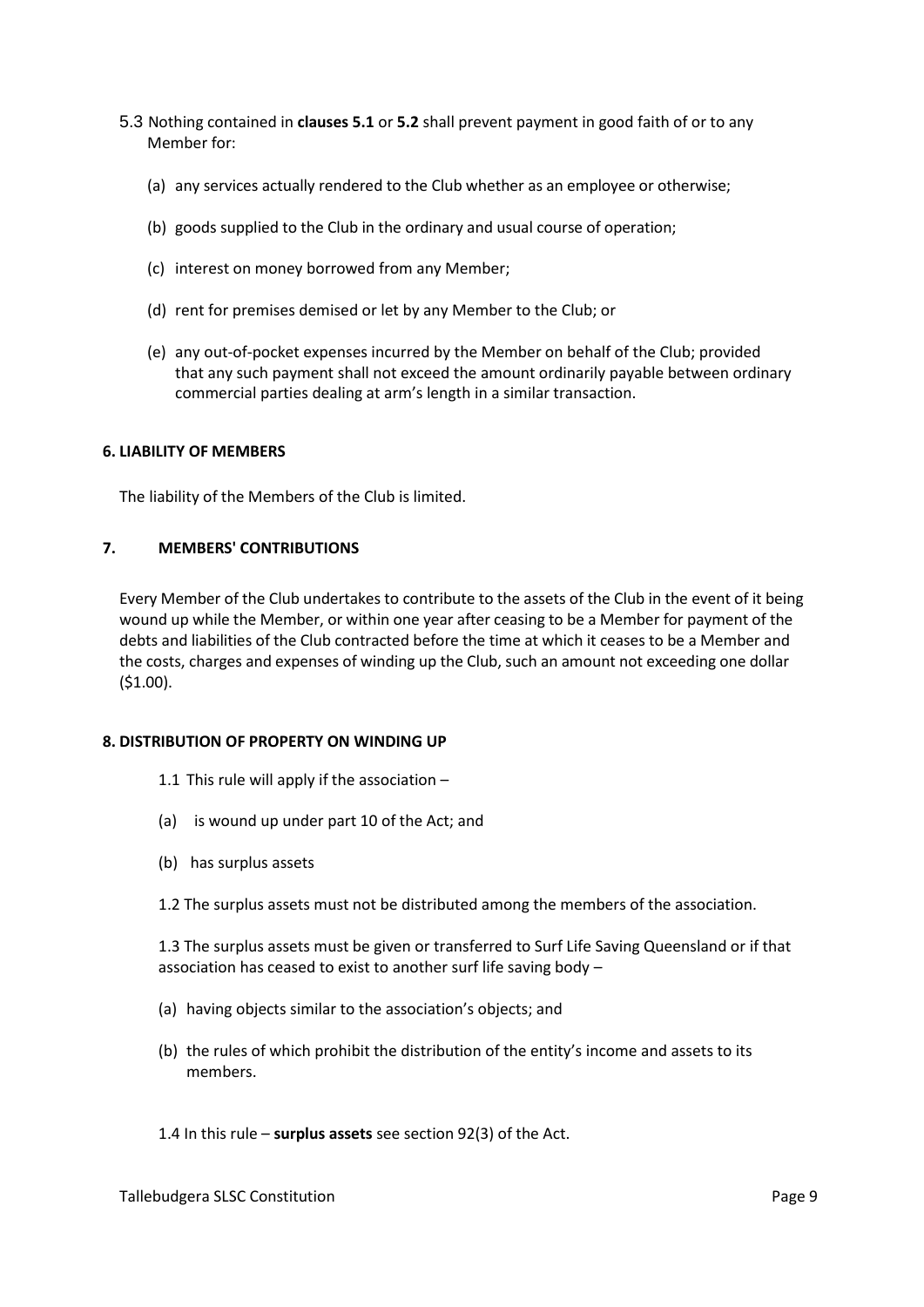#### **9. STATUS AND COMPLIANCE OF CLUB**

#### **9.1 Recognition of Club**

Subject to compliance with this Constitution, the Branch Constitution, the SLSQ constitution, and the SLSA constitution the Club shall continue to be recognised as a Member of SLSQ and shall administer surf lifesaving activities on Tallebudgera Beach and adjacent environs in accordance with the Objects.

#### **9.2 Compliance of Club**

The Members acknowledge and agree the Club shall:

- (a) be or remain incorporated in Queensland;
- (b) appoint a Delegate annually to represent the Club at meetings of the Branch;
- (c) nominate such other persons as may be required to be appointed to Branch committees from time to time under this Constitution or the Branch constitution or otherwise;
- (d) forward to SLSQ a copy of its constituent documents and details of its Committee Members;
- (e) adopt the objects of SLSQ (in whole or in part as are applicable to the Club) and adopt rules which reflect, and which are, to the extent permitted or required by the Act, generally in conformity with the SLSQ constitution;
- (f) apply its property and capacity solely in pursuit of the Objects and lifesaving;
- (g) do all that is reasonably necessary to enable the Objects to be achieved;
- (h) act in good faith and loyalty to ensure the maintenance and enhancement of lifesaving, its standards, quality and reputation for benefit of the Members and surf lifesaving;
- (i) at all times act on behalf of and in the interests of the Members and surf lifesaving; and
- (j) by adopting the objects of SLSQ, abide by the SLSQ Constitution.

#### **9.3 Operation of Constitution**

The Club and the Members acknowledge and agree:

- (a) that they are bound by this Constitution and that this Constitution, operates to create uniformity in the way in which the Objects and surf lifesaving are to be conducted, promoted, encouraged, advanced and administered;
- (b) to ensure the maintenance and enhancement of surf lifesaving, its standards, quality and reputation for the benefit of the Members and surf lifesaving;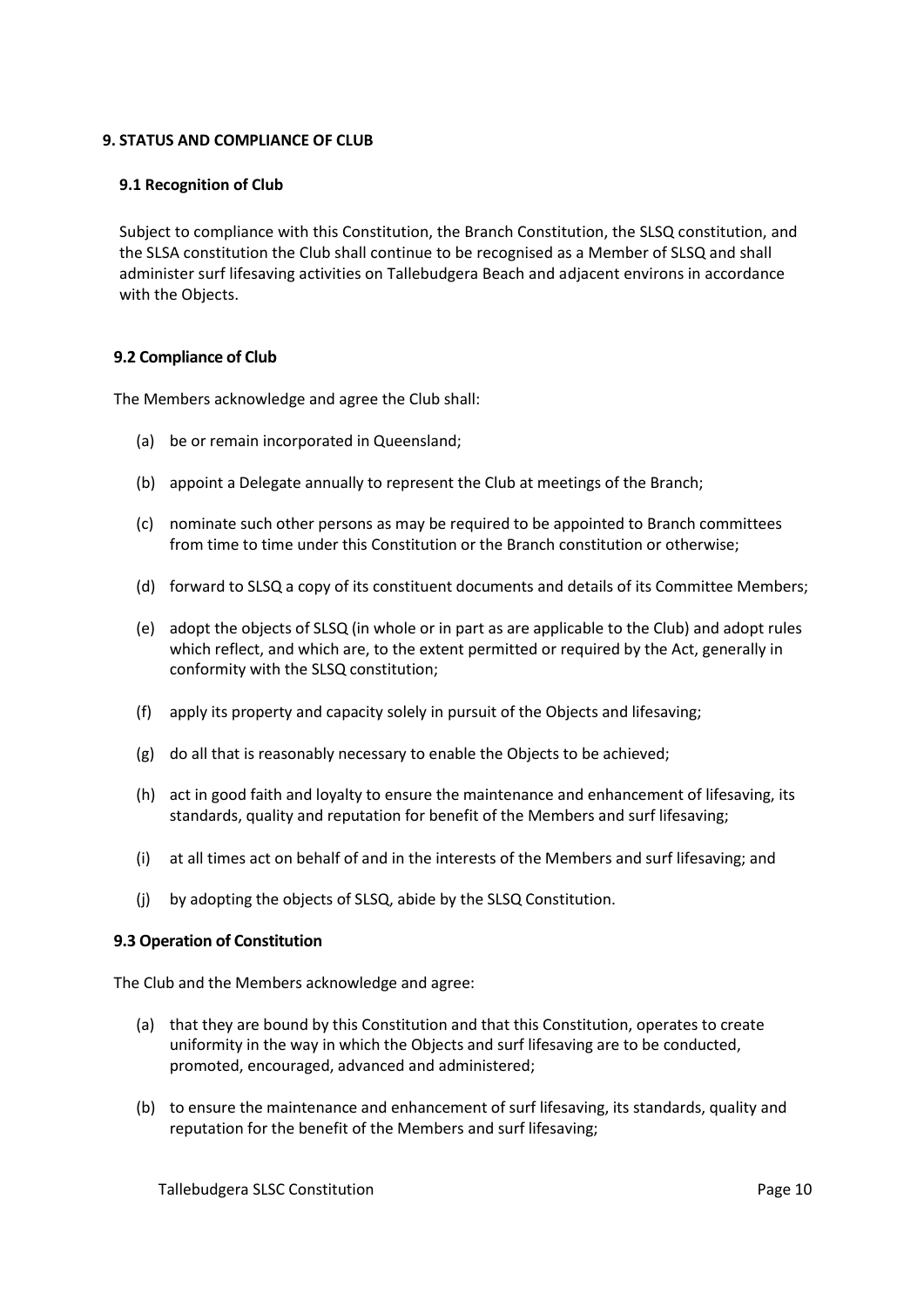- (c) not to do or permit to be done any act or thing which might adversely affect or derogate from the standards, quality and reputation of surf lifesaving and its maintenance and enhancement;
- (d) to promote the economic and community services success, strength and stability of each other and to act interdependently with each other in pursuit of their respective objects;
- (e) to act in the interests of surf lifesaving and the Members;
- (f) where the Club considers or is advised that a Member has allegedly:
	- (i) breached, failed, refused or neglected to comply with a provision of this Constitution, the By-Laws, or any resolution or determination of the Club; or
	- (ii) acted in a manner prejudicial to the Objects and interests of the Club and/or surf lifesaving; or
	- (iii)brought themselves, the Club, any Surf Life Saving Club or surf lifesaving into disrepute; the Club may after allowing the Member a reasonable opportunity to explain, adjudicate and if necessary penalise the Member with such penalty as it thinks appropriate.

#### **10. CLUB'S CONSTITUTION**

#### **10.1 Constitution of the Club**

The Constitution will clearly reflect the objects of SLSQ and shall generally conform with the SLSQ constitution, subject to any requirements in the Act, and at least to the extent of:

- (a) the objects of SLSQ;
- (b) the structure and membership categories of SLSQ;
- (c) recognising SLSA as the peak body for surf lifesaving in Australia, in accordance with the SLSA Constitution;
- (d) recognising SLSQ as the peak body for surf lifesaving in Queensland;
- (e) recognising SLSA as the final arbiter on matters pertaining to surf lifesaving in Australia, including disciplinary proceedings; and
- (f) such other matters as are required to give full effect to the SLSQ constitution.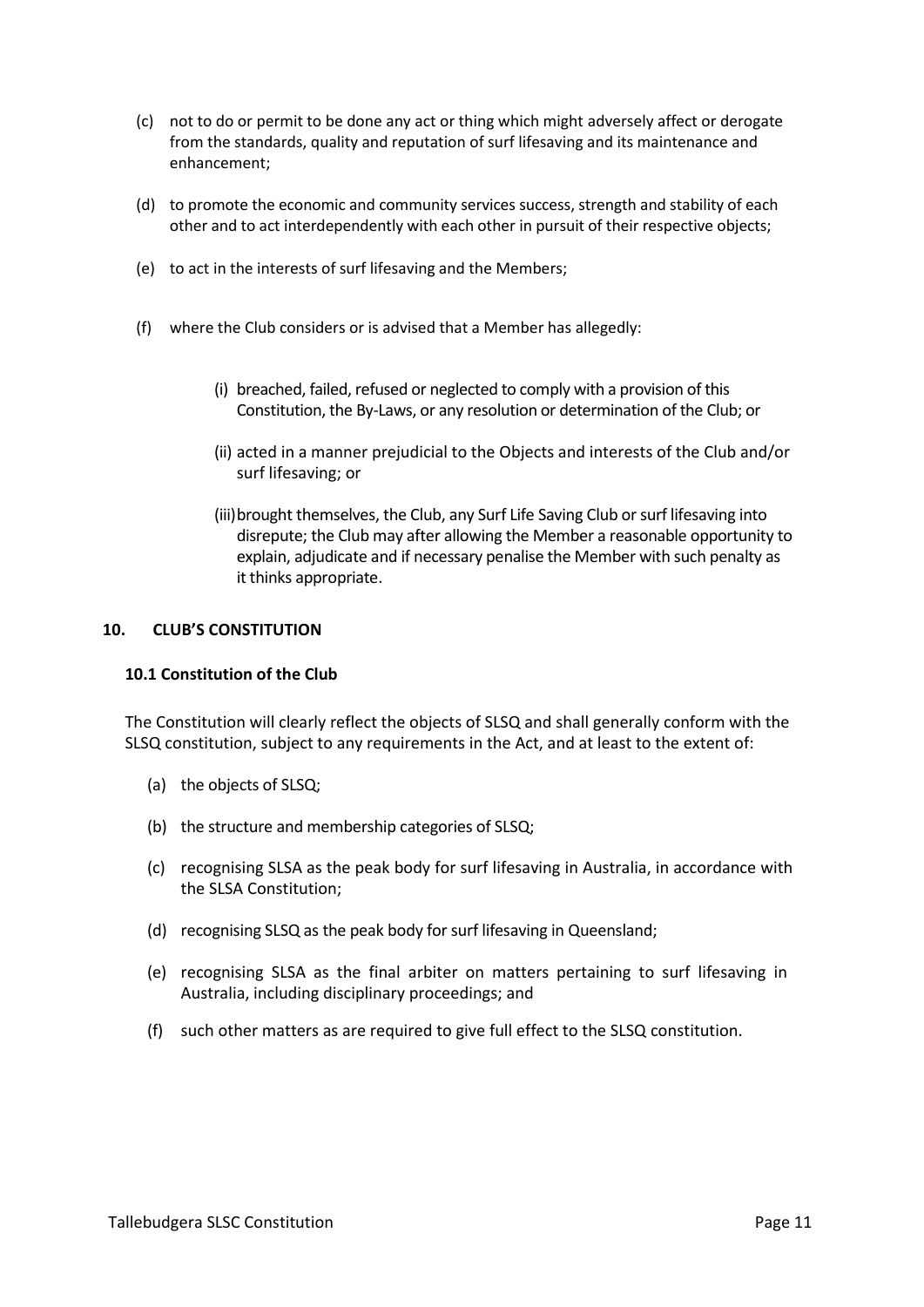#### **10.2 Operation of the SLSQ Constitution**

- (a) The Club will take all steps to ensure its Constitution is in conformity with the SLSQ constitution at least to the extent set out in **Rule 10.1** and in respect of those matters set out in **Rule 10.1** shall ensure this Constitution is amended in conformity with future amendments made to the SLSQ constitution, subject to any prohibition or inconsistency in the Act.
- **(b)** The Club shall provide to SLSQ a copy of its Constitution and all amendments to this document. The Club acknowledges and agrees that SLSQ has power to veto any provision in this Constitution which, in SLSQ's opinion, is contrary to the objects of SLSQ.

#### **11. MEMBERS**

#### **11.1 Membership**

The membership of the Club shall consist of the following classes of individual membership:

#### (a) **Probationary Members**

Probationary membership shall be the designation of any person for the time period between applying for membership and the gaining of an award and/or the granting of a formal category membership by the Management Committee. Probationary Members shall not have voting rights.

#### (b) **Junior Activities Members ("Nipper")**

A Junior Activity Member shall be a person who shall be a minimum age of five (5) years up to a maximum age of thirteen (13) years and such person shall be required to gain the relevant Surf Education Certificate for that person's age group. Junior Activities Members shall not have voting rights.

#### (c) **Cadet Members**

A Cadet Member shall be a Member of the age qualification as defined in SLSA's Manuals (i.e. under 15) and, who has obtained the Surf Rescue Certificate or has passed an annual proficiency test. Cadet Members shall not have voting rights.

#### (d) **Active Membership**

An Active Member shall:

- (i) be a Bronze Medallion holder;
- (ii) fulfil patrol and Club obligations, as provided by SLSA and this Constitution;
- (iii) qualify in an annual proficiency test unless the Member has obtained their Bronze Medallion in that season;
- (iv) have the right to be present, to debate and to vote at General Meetings.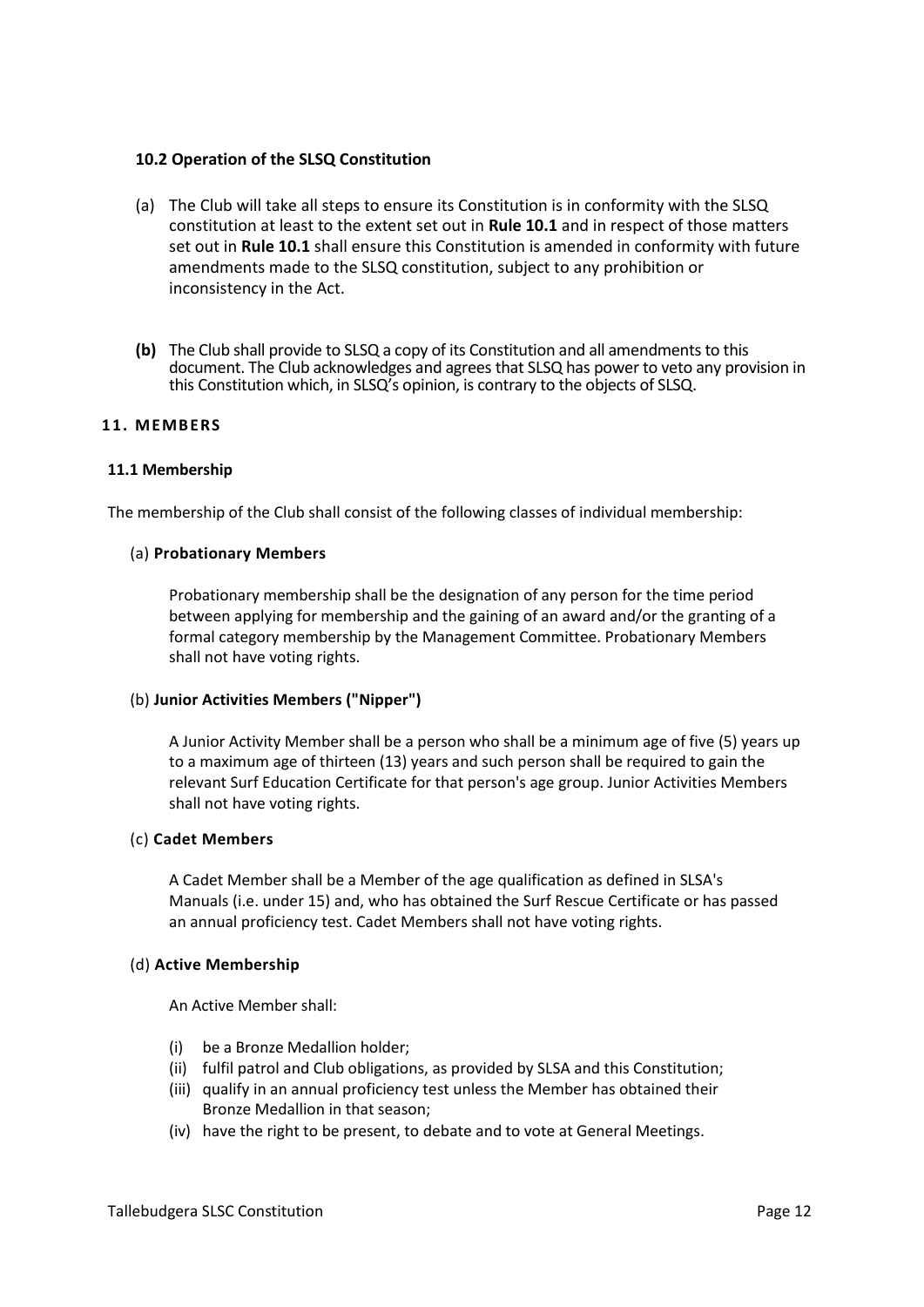#### (e) **Reserve Active Members**

Reserve Active Membership may be granted to Active Members who have satisfactorily completed (from the gaining of the Bronze Medallion) at least eight (8) years of patrol and Club obligations as provided by SLSA and Club constitution. Reserve Active Membership shall not be automatic, but shall be granted by resolution of the Management Committee.

- (i) Reserve Active Members shall perform at least the number of patrols as required by SLSA, and further patrol duties at the discretion of the Management Committee.
- (ii) Reserve Active Members shall complete the annual proficiency test.
- (iii) Reserve Active Members shall have the right to be present, to debate and to vote at General Meetings.

With the approval of the management committee, a member's previous service with another Surf Life Saving Club may be recognised by the Club after a suitable qualifying period with the club, usually one full season of active service which is acceptable to the Management Committee.

#### **(f) Long Service Members**

Long Service Membership may be granted to Members who have completed ten (10) years active service or to Members who have completed eight (8) years active service plus four (4) years reserve active service.

Such Members may be exempted from all patrol obligations and may be granted other special privileges of Membership as provided in this constitution.

Long Service Members have the right to be present, to debate and to vote at General Meetings.

With the approval of the management committee, a member's previous service with another Surf Life Saving Club may be recognised by the Club after a suitable qualifying period with the club, usually one full season of active service which is acceptable to the Management Committee.

#### **(g) Award Members**

Award Membership may be granted to persons who hold an SLSA award of one, or more, of the following qualifications:- Surf Rescue Certificate, Radio award/s, Resuscitation Certificate, Advanced Resuscitation Certificate or First Aid Certificate (or equivalent). Such Members may be called upon to perform patrol and/or other club obligations within the ability of their qualifications.

Such Members shall have the right to be present at general meetings.

The Club may grant Award Members, the right to debate and to vote at general meetings if they are undertaking lifesaving patrol duties or where holding a position on the Management Committee.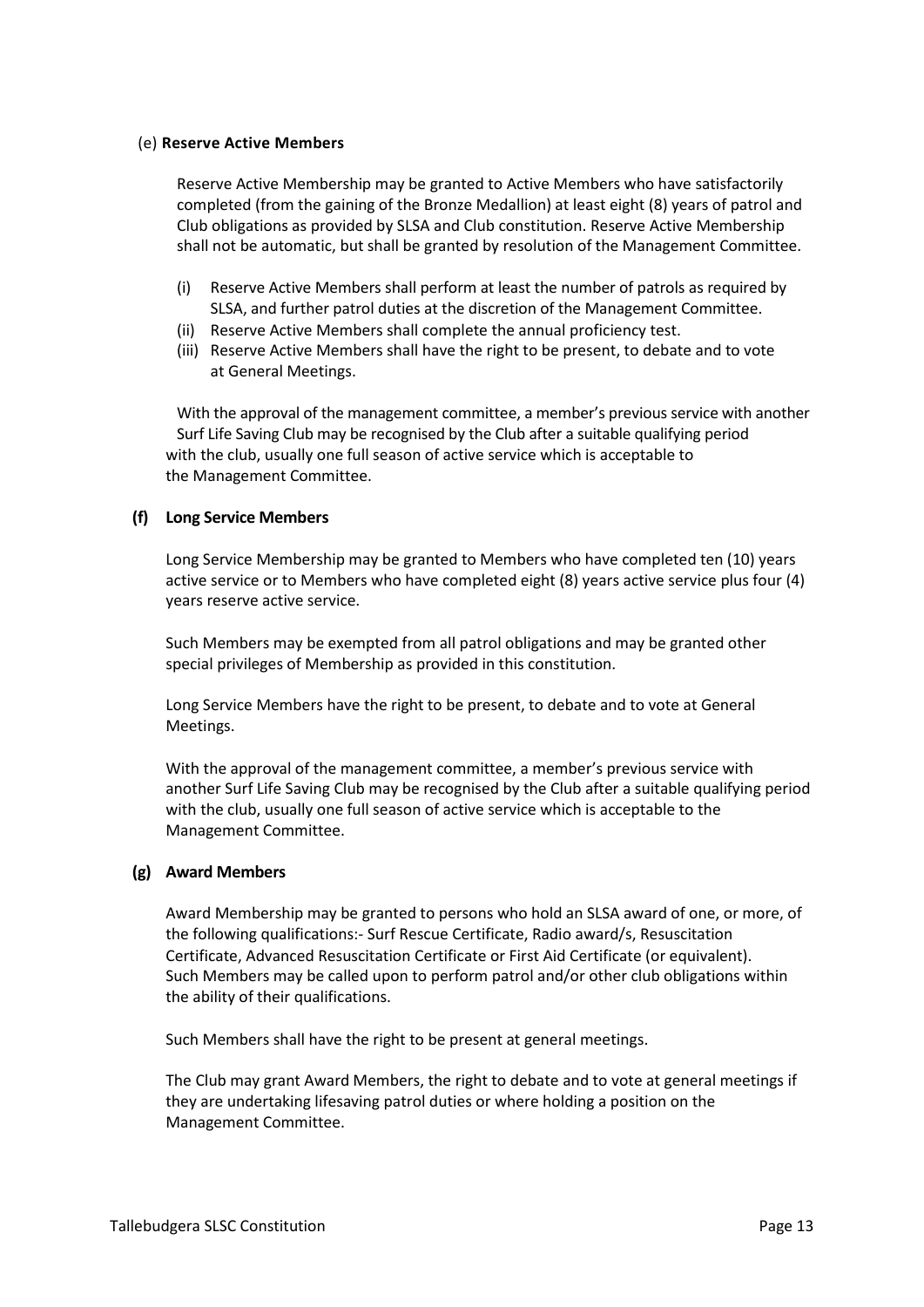#### **(h) Past Active Members**

Past Active Membership may be granted to persons who have held an SLSA Bronze Medallion and been an active patrol member for a minimum of three (3) years.

Past Active Members shall not have voting rights unless holding a position on the Management Committee.

#### **(i) Associate Members**

Associate Membership may be granted to persons who may or may not hold an SLSA award.

Associate Members shall not have voting rights unless holding a position on the Management Committee.

Associate Members shall have a joining and/or annual membership fee substantially greater than fees for other categories of membership.

#### **(j) Honorary Members**

Honorary Membership may be granted to persons who may or may not hold on SLSA award. Honorary Members shall not have voting rights

#### **(k) Life Membership**

Life Membership of a Club may be granted to Members who have rendered distinguished, or special service as provided for in this constitution and is relevant to this Club only. Life Members shall have the right to be present, to debate and to vote at general meetings.

#### **11.2 Life Members**

- (a) The Executive Committee may recommend to the Annual General Meeting that any natural person who has rendered distinguished service to the Club and surf lifesaving, where such service is deemed to have assisted the advancement of the Club and surf lifesaving be appointed as a Life Member.
- (b) Life Members of the Club may be elected from the members who have rendered at least 15 years special service to the Club, or on behalf of, the Club.
- (c) Prospective nominees' names shall be referred to the Meritorious Awards Committee at a special meeting of this Committee, and from such meeting the selected nominees shall be submitted to the Executive Committee. There shall be no restriction on numbers for consideration and election at the Council Annual General Meeting, and a two-thirds (2/3) majority of those voting is required to confirm the award.
- (d) Upon life membership being conferred the person's details shall be entered in the register, and from the time of entry on the register the person shall be a Life Member.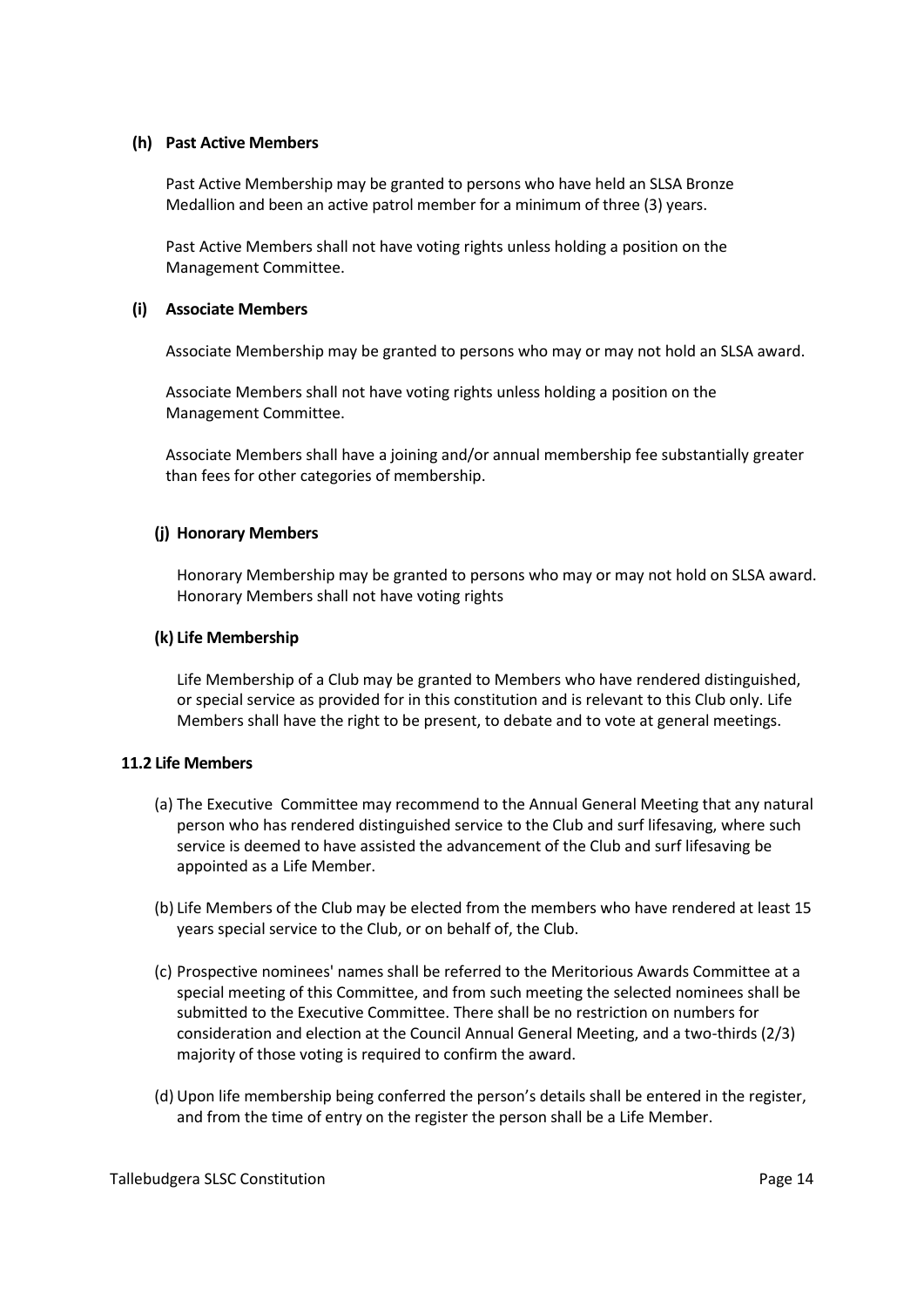#### **12. SUBSCRIPTIONS AND FEES**

The annual membership subscription (if any) and fees payable by Members to the Club, the time for and manner of payment shall be as determined by the Management Committee from time to time.

#### **13. APPLICATION**

#### **13.1 Application for Membership**

An application for membership by an individual ("applicant") must be:

- (a) in writing on the form prescribed from time to time by SLSQ and/or SLSA from the applicant and lodged with the Club; and
- (b) accompanied by the appropriate fee, if any.
- 13.2 Public Liability Insurance

The Management Committee must ensure that as soon as possible after the person applies to become a member of the Club, and before the Management Committee considers the application, advise the person of the amount of public liability insurance held by the Club.

- 13.3 Discretion to Accept or Reject Application
	- (a) The Club may accept or reject an application whether the applicant has complied with the requirements in Rule 13.1 or not, and shall not be required or compelled to provide any reason for such acceptance or rejection.
	- (b) Where the Club accepts an application the applicant shall, subject to notification to SLSQ, become a Member.
	- (c) Membership of the Club shall be deemed to commence upon acceptance of the application by the Club. The Register shall be updated accordingly as soon as practicable.
	- (d) If the Club rejects an application, it shall refund any fees forwarded with the application, and the application shall be deemed rejected by the Club. No reasons for rejection need be given and there is no right of appeal.

13.4 Re-Application

- (a) Members must re-apply for membership of the Club in accordance with the procedures set down by the Club from time to time.
- (b) Upon re-application a Member must provide details of any change in their personal details, and any other information reasonably required by the Club.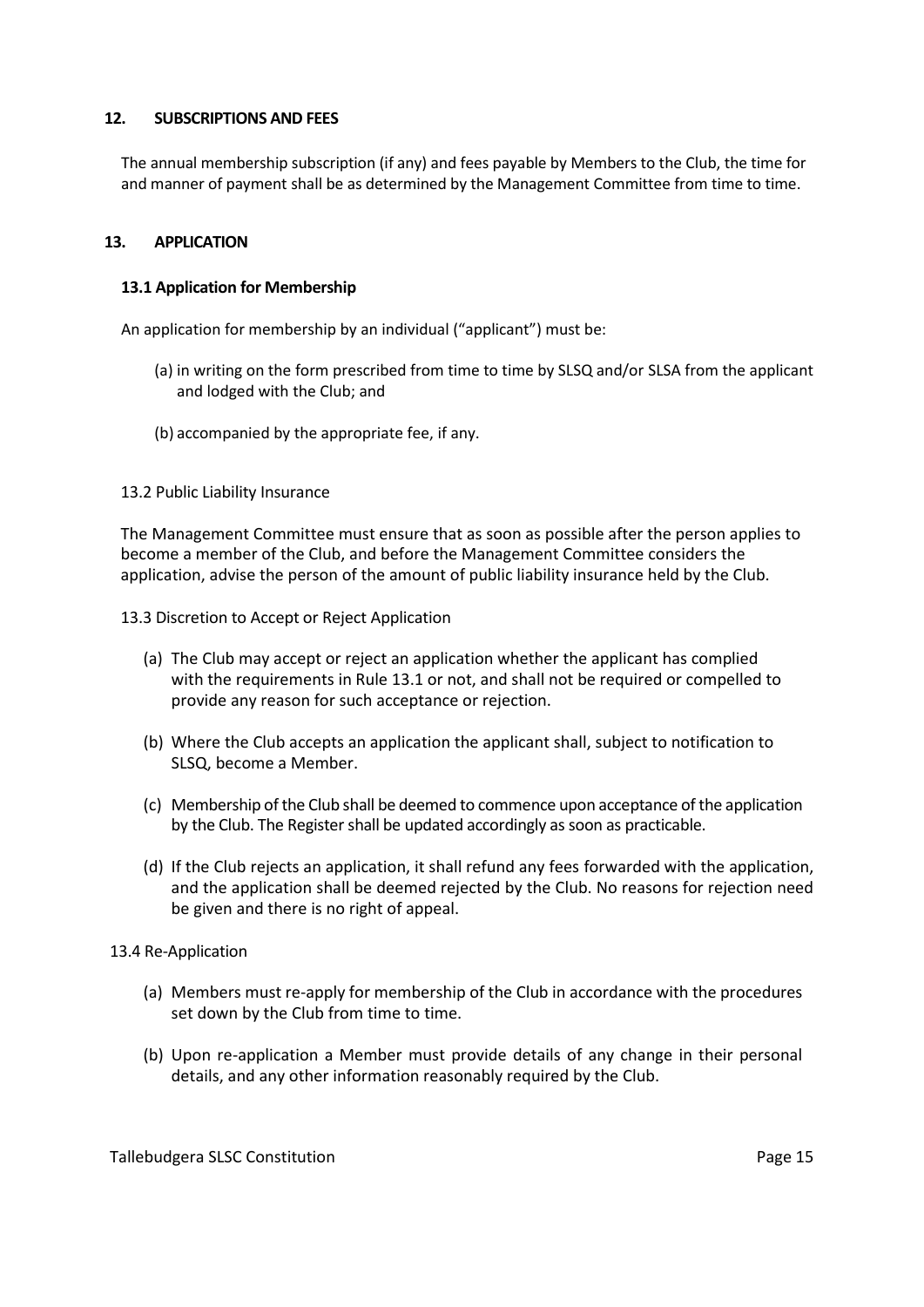#### 13.5 Deemed Membership

- (a) All individuals who are, prior to the approval of this Constitution, members of the Club shall be deemed Members of the Club from the time of approval of this Constitution under the Act.
- (b) The Members shall provide the Club with such details as may be required by the Club under this Constitution within one month of the approval of this Constitution under the Act.
- (c) Any members of the Club prior to approval of this Constitution under the Act, who are not deemed Members under clause 13.5(a), shall be entitled to carry on such functions analogous to their previous functions as are provided for under this Constitution.

#### **14. REGISTER OF MEMBERS**

#### **14.1 Register**

The Club shall keep and maintain a Register in which shall be entered (as a minimum):

- (a) the full name, address, class of membership and date of entry of the name of each Member and the current status of that Member, the awards they possess and whether or not they are proficient in each of those awards;
- (b) the full name, address and date of entry of the name of each Committee Member and Delegate.

Members shall provide notice of any change and required details to the Club within one month of such change.

#### **14.2 Inspection of Register**

Having regard to confidentiality considerations and privacy laws, an extract of the Register, excluding the address or other direct contact details of any Member, Committee Member or Delegate, shall be available for inspection (but not copying) by Members, upon reasonable request.

#### **14.3 Use of Register**

Subject to confidentiality considerations and privacy laws, the Register may be used by the Club to further the Objects, as the Management Committee considers appropriate.

#### **14.4 Right of SLSQ to Register**

The Club shall provide a copy of the Register at a time and in a form acceptable to SLSQ, and shall provide regular updates of the Register to SLSQ. The Club agrees that SLSQ may utilise the information contained in the Register and the Register itself to further the objects of SLSQ, subject always to reasonable confidentiality considerations and privacy laws.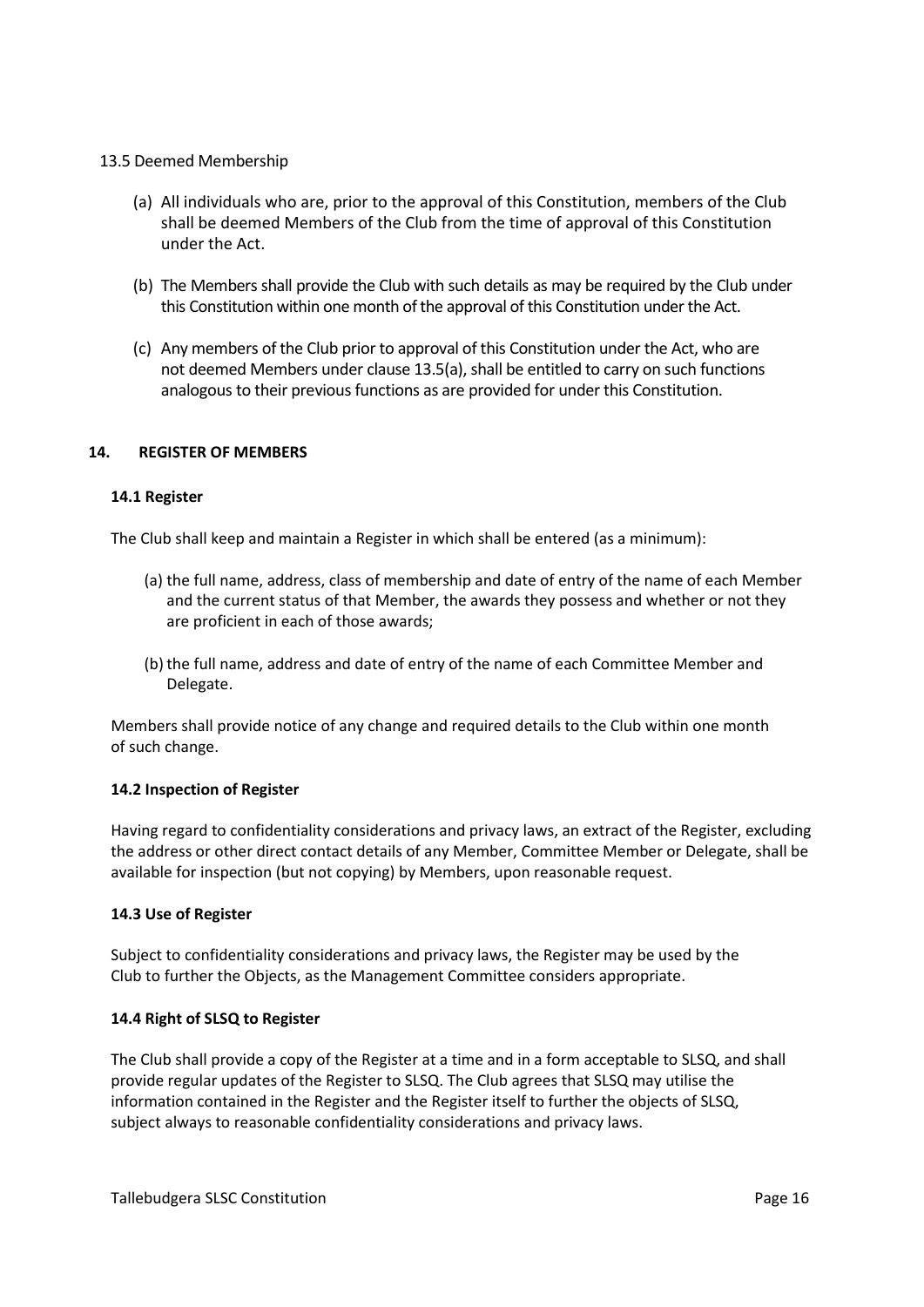#### **15. EFFECT OF MEMBERSHIP**

Members acknowledge and agree that:

- (a) this Constitution constitutes a contract between each of them and the Club and that they are bound by this Constitution and By-Laws, the SLSQ constitution and regulations and the SLSA constitution and regulation;
- (b) they shall comply with and observe this Constitution and the By-Laws, and any determination, resolution or policy which may be made or passed by the Management Committee or any other entity with delegated authority;
- (c) by submitting to this Constitution and the By-Laws they are subject to the jurisdiction of the Club, SLSQ and SLSA;
- (d) the Constitution and By-Laws are necessary and reasonable for promoting the Objects and particularly the advancement and protection of surf lifesaving as a community service in the local vicinity of the club; and
- (e) they are entitled to all benefits, advantages, privileges and services of Club membership.

#### **16. DISCONTINUANCE OF MEMBERSHIP**

#### **16.1 Notice of Resignation**

A Member having paid all arrears of fees payable to the Club may resign or withdraw from membership of the Club by giving notice in writing to the Club of resignation or withdrawal.

#### **16.2 Discontinuance by Breach**

- (a) Membership of the Club may be discontinued by the Management Committee if the member:
	- i) is convicted of an indictable offence;
	- ii) is in breach of any clause of this Constitution, including but not limited to the failure to pay any monies owed to the Club, failure to comply with the By-Laws or any resolution or determination made or passed by the Management Committee or any duly authorised committee; or
	- iii) conducts him or herself in a way considered to be injurious or prejudicial to the Objects, character or interests of the Club.
- (b) Membership shall not be discontinued by the Management Committee under **clause 16.2(a)**  without the Management Committee first giving the accused Member the opportunity to explain the breach and/or remedy the breach.
- (c) Where a Member fails, in the Management Committee's view to adequately explain to remedy the breach, that Member's membership shall be discontinued under **clause 16.2(a)** by the Club giving written notice of the discontinuance.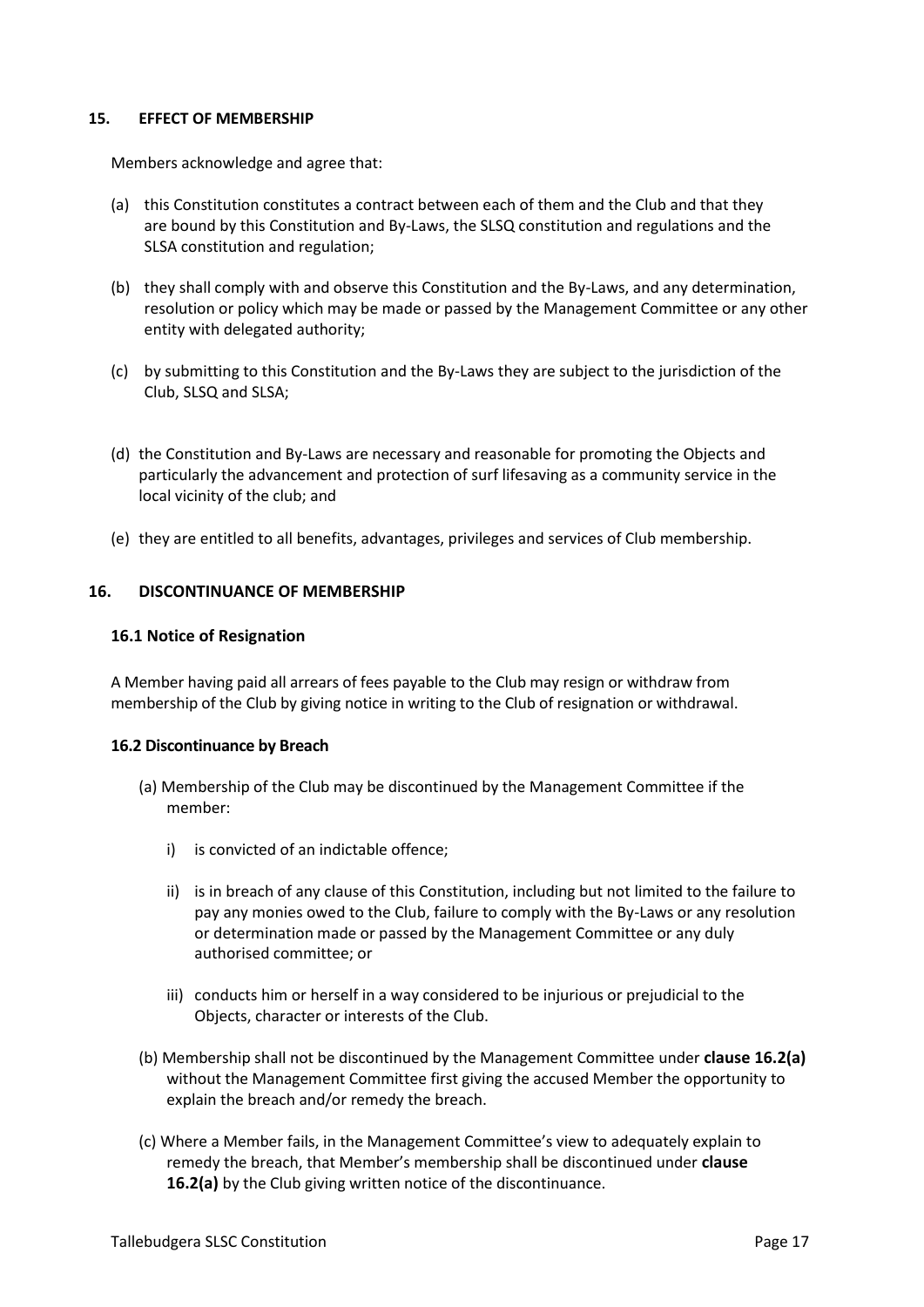#### **16.3 Failure to Re-Apply**

If a Member has not re-applied for Membership with the Club within one month of reapplication falling due, that Member's membership will be deemed to have lapsed from that time. The Register shall be amended to reflect any lapse of membership under this **clause 16.3** as soon as practicable.

#### **16.4 Member to Re-Apply**

A Member whose membership has been discontinued or has lapsed under **clause 16.3**:

- (a) must seek renewal or re-apply for membership in accordance with this Constitution; and
- (b) may be re-admitted at the discretion of the Management Committee.

#### **16.5 Forfeiture of Rights**

A Member who ceases to be a Member, for whatever reason, shall forfeit all rights in and claims upon the Club and its property and shall not use any surf lifesaving equipment or other property of the Club including Intellectual Property. Any Club documents, records or other property in the possession, custody or control of that Member shall be returned to the Club immediately.

#### **16.6 Membership may be Reinstated**

Membership which has been discontinued under this **clause 16** may be reinstated at the discretion of the Management Committee, upon such conditions as it deems appropriate.

#### **16.7 Refund of Membership Fees**

Membership fees or subscriptions paid by the discontinued Member may be refunded on a pro-rata basis to the Member upon discontinuance.

### **17. GRIEVANCES, JUDICIAL AND DISCIPLINE**

*(amended July 2020)*

The Club adopts the Grievances, Judicial and Discipline Regulations of SLSA as amended from time to time. Any Judiciary Committee appointed by the Management Committee will report to the Executive Committee of the Club and any actions or penalties shall be subject to review by the Executive Committee. Any departure from the strict requirements of the Grievances, Judicial and Discipline Regulations of SLSA will not void any such process provided it is conducted in good faith and provides fairness to those involved.

#### **18. ANNUAL GENERAL MEETING**

An Annual General Meeting of the Club shall be held in accordance with the provisions of the Act and on a date and at a venue to be determined by the Management Committee.

The date of the Annual General Meeting shall be a minimum of one (1) week prior to that of the branch.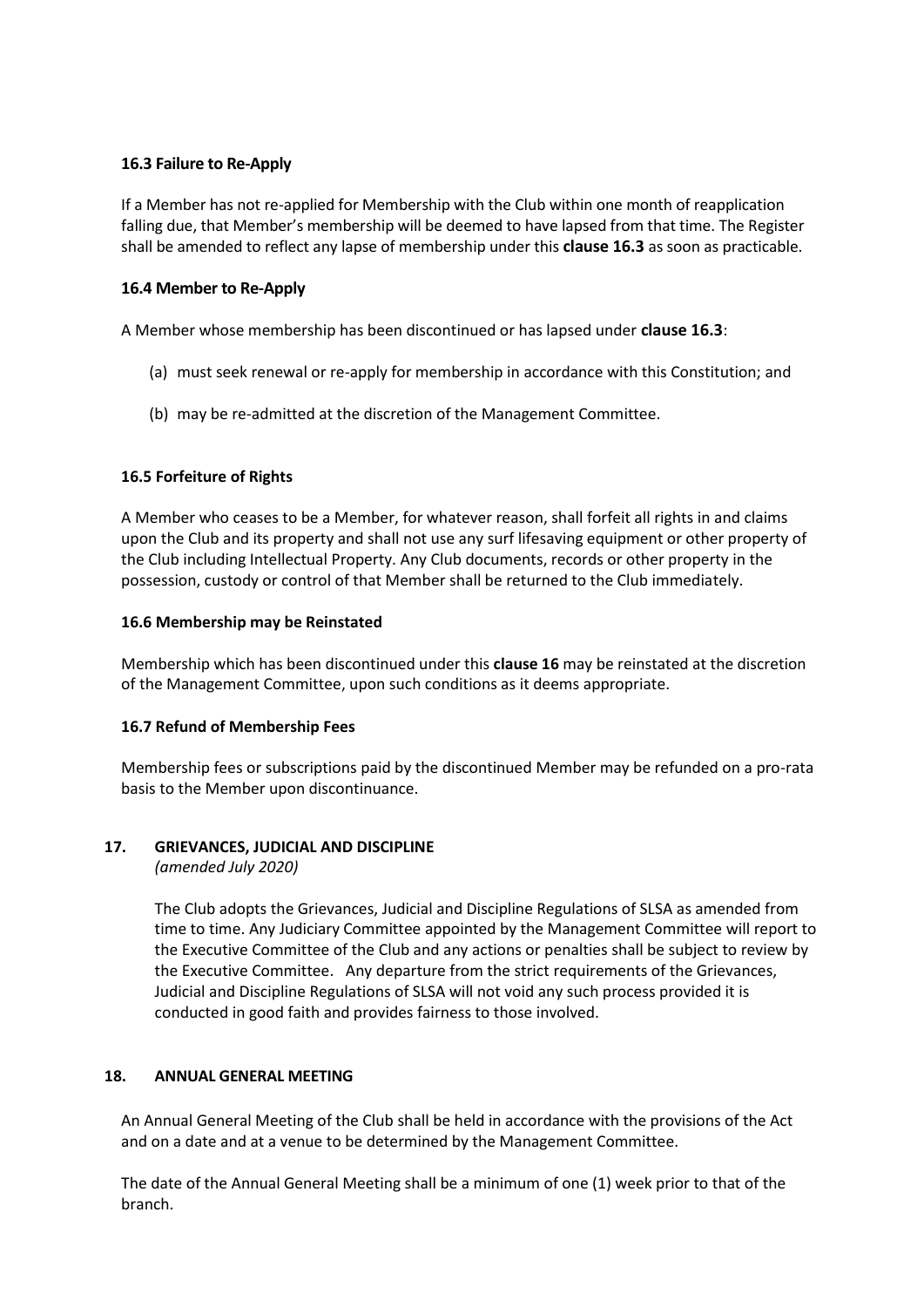Tallebudgera SLSC Constitution Page 18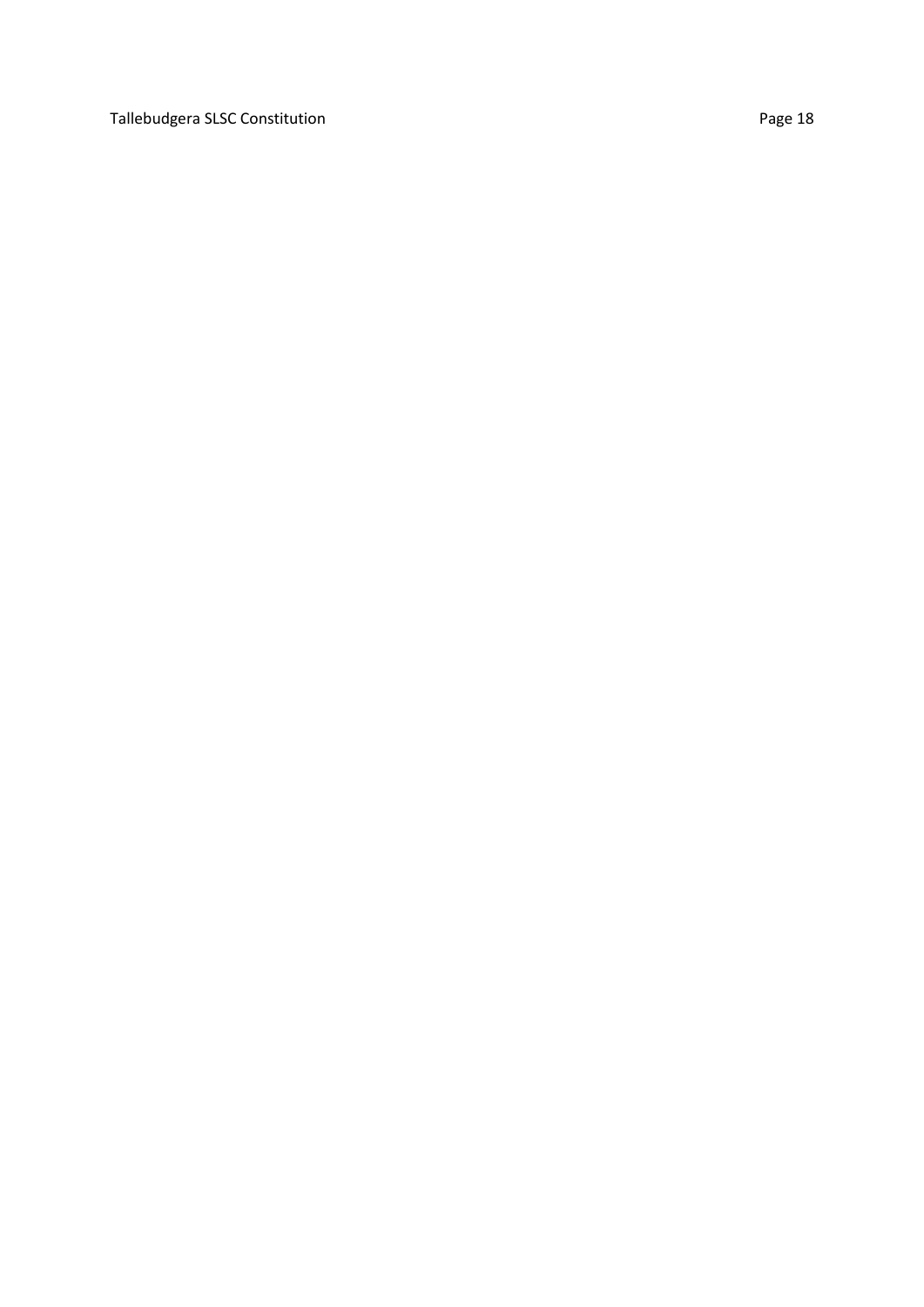#### **19. NOTICE OF GENERAL MEETING**

- (a) Notice of every General Meeting shall be given to every Member entitled to receive notice, at the address appearing in the Register kept by the Club. The auditor and Committee Members shall also be entitled to notice of every General Meeting, which shall be sent to their last notified address. No other person shall be entitled as of right to receive notices of General Meetings.
- (b) Preliminary notice of a General Meeting should be issued 42 days prior to the date of the meeting calling for notices of motion and any other business to be conducted at that meeting.
- (c) A notice of a General Meeting shall specify the place and day and hour of meeting and shall state the business to be transacted at the meeting.

(i) At least 21 days' notice of a General Meeting shall be given to financial voting Members, together with the agenda for the meeting; and

- (ii) any notice of motion received from Members except for a notice of motion for life membership.
- (iii) any notice of motion for life membership will be tabled by the Chairman of the meeting at the conclusion of all other business.
- (e) Notice may be given electronically including by electronic mail or other effective electronic means of communicating such written notification.

#### **20. BUSINESS**

- (a) The business to be transacted at the Annual General Meeting must include;
	- (i) presentation of the reports of the Management Committee;
	- (ii) consideration of the financial statement and audit report for the last financial year;
	- (iii) the election of Committee Members under this Constitution,
	- (iv) the motion for affiliation with the Branch, SLSQ and SLSA;
	- (v) the appointment of the auditors for the present financial year
	- (vi) the election of a person to life membership if there is a notice of motion
- (b) All business that is transacted at a General Meeting, and also all that is transacted at an Annual General Meeting, with the exception of those matters set down in **clause 20(a)**  shall be special business.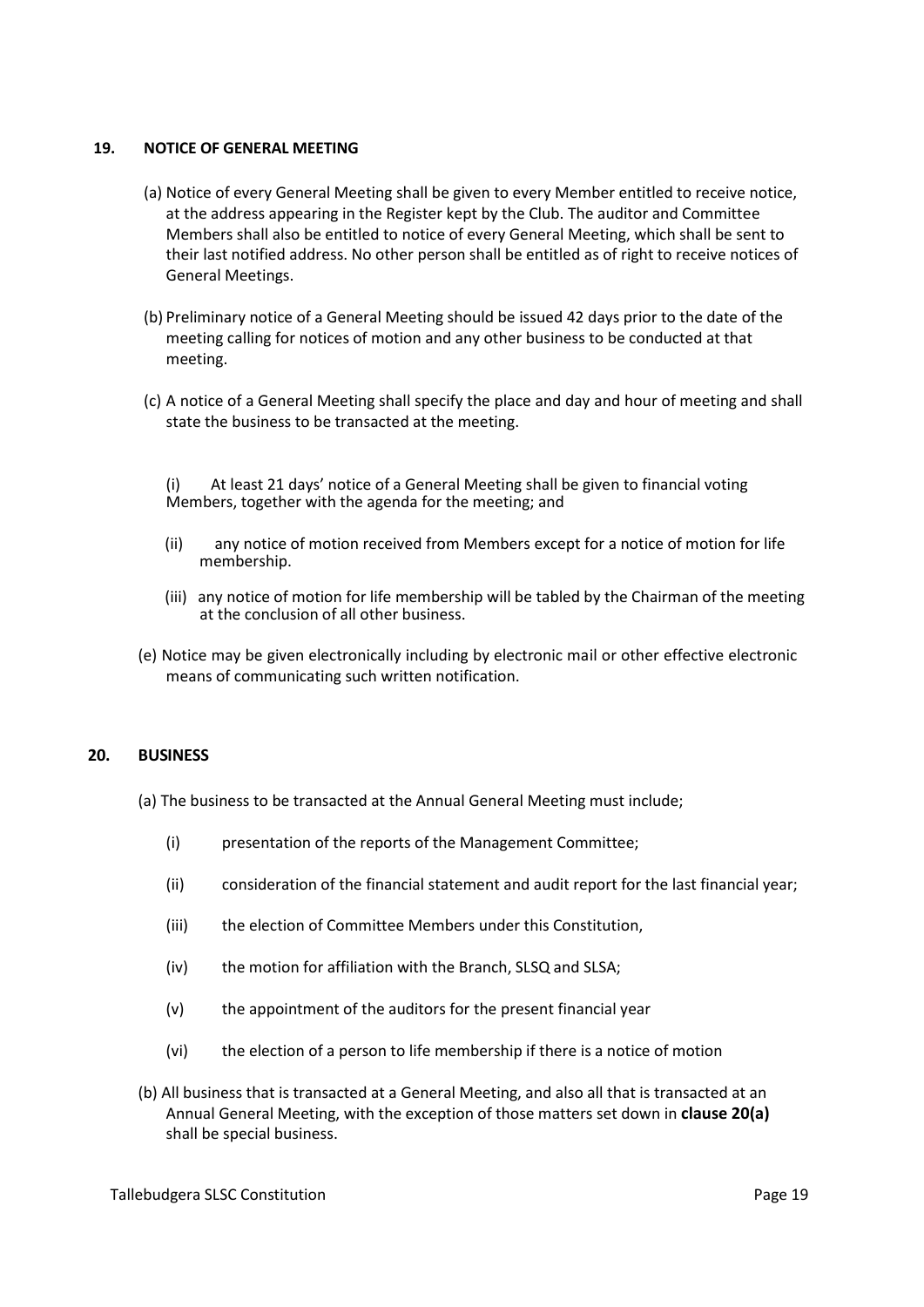(c) No business other than that provided on the notice shall be transacted at that meeting except for a notice of motion to confer life membership upon a person.

#### **21. NOTICES OF MOTION**

Members shall be entitled to submit notices of motion for inclusion as special business at a General Meeting. All notices of motion must be submitted in writing to the Secretary not less than 30 days (excluding receiving date and meeting date) prior to the General Meeting.

Notices of motion must include a mover and seconder

#### **22. SPECIAL GENERAL MEETINGS**

#### **22.1 Special General Meetings May be Held**

The Management Committee may, whenever it thinks fit, convene a Special General Meeting of the Club and, where, but for this clause more than 15 months would elapse between Annual General Meetings, shall convene a Special General Meeting before the expiration of that period.

#### **22.2 Requisition of Special General Meetings**

- (a) The Secretary shall on the requisition in writing of 25% of voting Members convene a Special General Meeting.
- (b) The requisition for a Special General Meeting shall state the object(s) of the meeting shall be signed by the Members making the requisition and be sent to the Club. The requisition may consist of several documents in a like form, each signed by one or more of the Members making the requisitions.
- (c) If the Secretary does not cause a Special General Meeting to be held within one month after the date on which the requisition is sent to the Club, the Members making the requisition, or any of them, may convene a Special General Meeting to be held not later than three months after that date.
- (d) A Special General Meeting convened by Members under this Constitution shall be convened in the same manner, or as nearly as possible as that, in which meetings are convened by the Management Committee.

#### **23.PROCEEDINGS AT GENERAL MEETINGS**

#### **23.1 Quorum**

No business shall be transacted at any General Meeting unless a quorum is present at the time when the meeting proceeds to business. A quorum for General Meetings shall be such number of Voting Members over the age of 15 years of age that equate to twice the number of current Committee Members plus one (1) Member.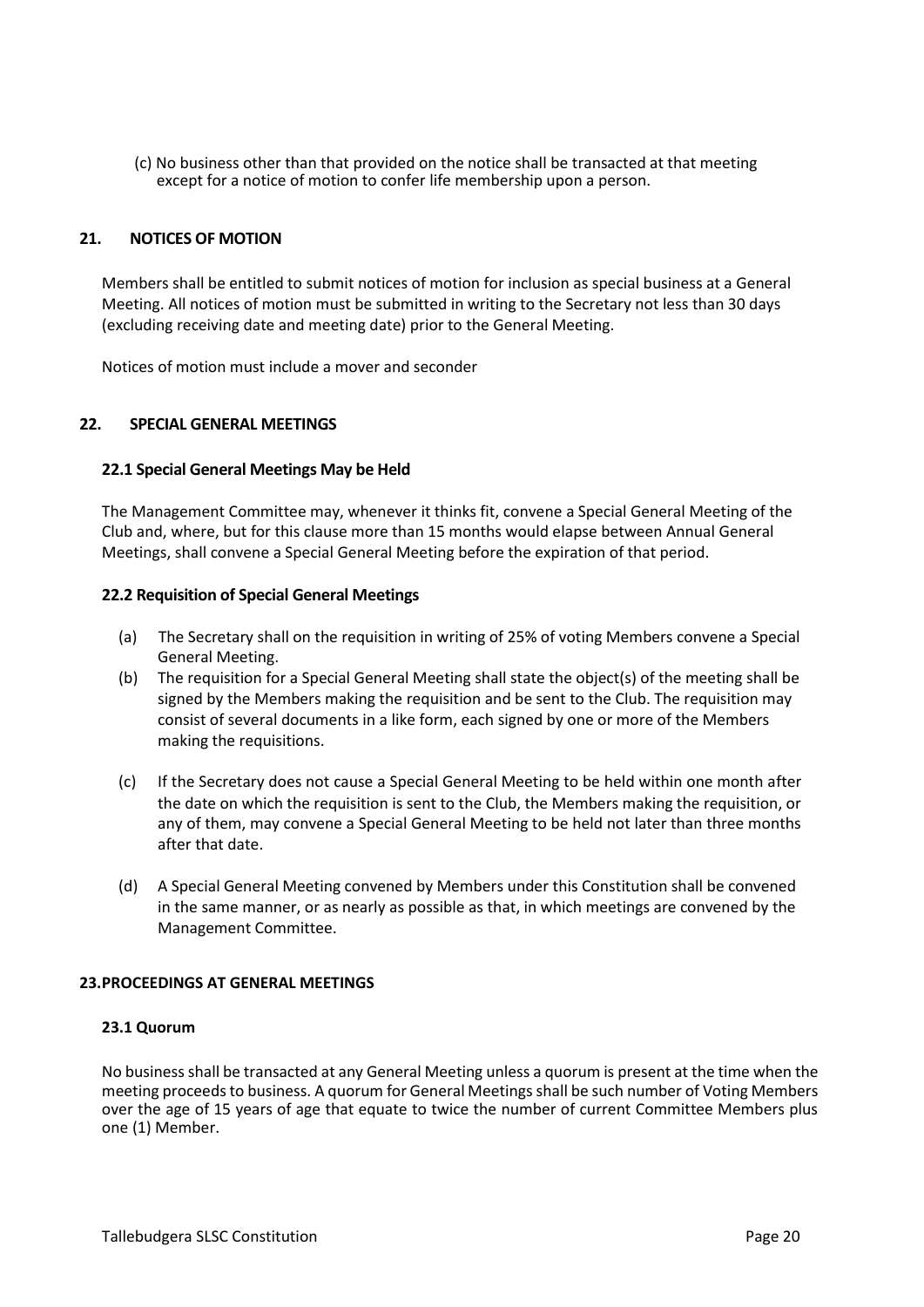#### **23.2 President to Preside**

The President shall, subject to this Constitution, preside as chairman at every General Meeting except:

- (a) in relation to any election for which the President is a nominee; or
- (b) where a conflict of interest exists. With the approval of a majority of the meeting, the President may temporarily relinquish the chair until a vote is taken on an item that may present a conflict of interest for the President.

If the President is not present, or is unwilling or unable to preside the Members shall appoint one of the Committee Members to preside as chairman for that meeting only.

#### **23.3 Adjournment of Meeting**

- (a) If within half an hour from the time appointed for the meeting, a quorum is not present the meeting shall be adjourned until the same day in the next week at the same time and place or to such other day and at such other time and place as the chairman may determine and if at the adjourned meeting a quorum is not present within half an hour from the time appointed for the meeting, those Members present and entitled to vote will constitute a quorum for that meeting only.
- (b) The chairman may, with the consent of any meeting at which a quorum is present, and shall, if so directed by the meeting, adjourn the meeting from time to time and from place to place but no business shall be transacted at any adjourned meeting other than the business left unfinished at the meeting from which the adjournment took place.
- (c) When a meeting is adjourned for 30 days or more, notice of the adjourned meeting shall be given as in the case of an original meeting.
- (d) Except as provided in **clause 23.3(c)** it shall not be necessary to give any notice of an adjournment or the business to be transacted at any adjourned meeting.

#### **23.4 Voting Procedure**

At any meeting a resolution put to the vote of the meeting shall be decided on a show of hands unless a poll is (before or on the declaration of the result of the show of hands) demanded by:

- (a) the chairman; or
- (b) a simple majority of Members.

#### **23.5 Recording of Determinations**

Unless a poll is demanded under **clause 23.4**, a declaration by the chairman that a resolution has on a show of hands been carried or carried unanimously or by a particular majority or lost and an entry to that effect in the book containing the minutes of the proceedings of the Club shall be conclusive evidence of the fact without proof of the number of the votes recorded in favour of or against the resolution.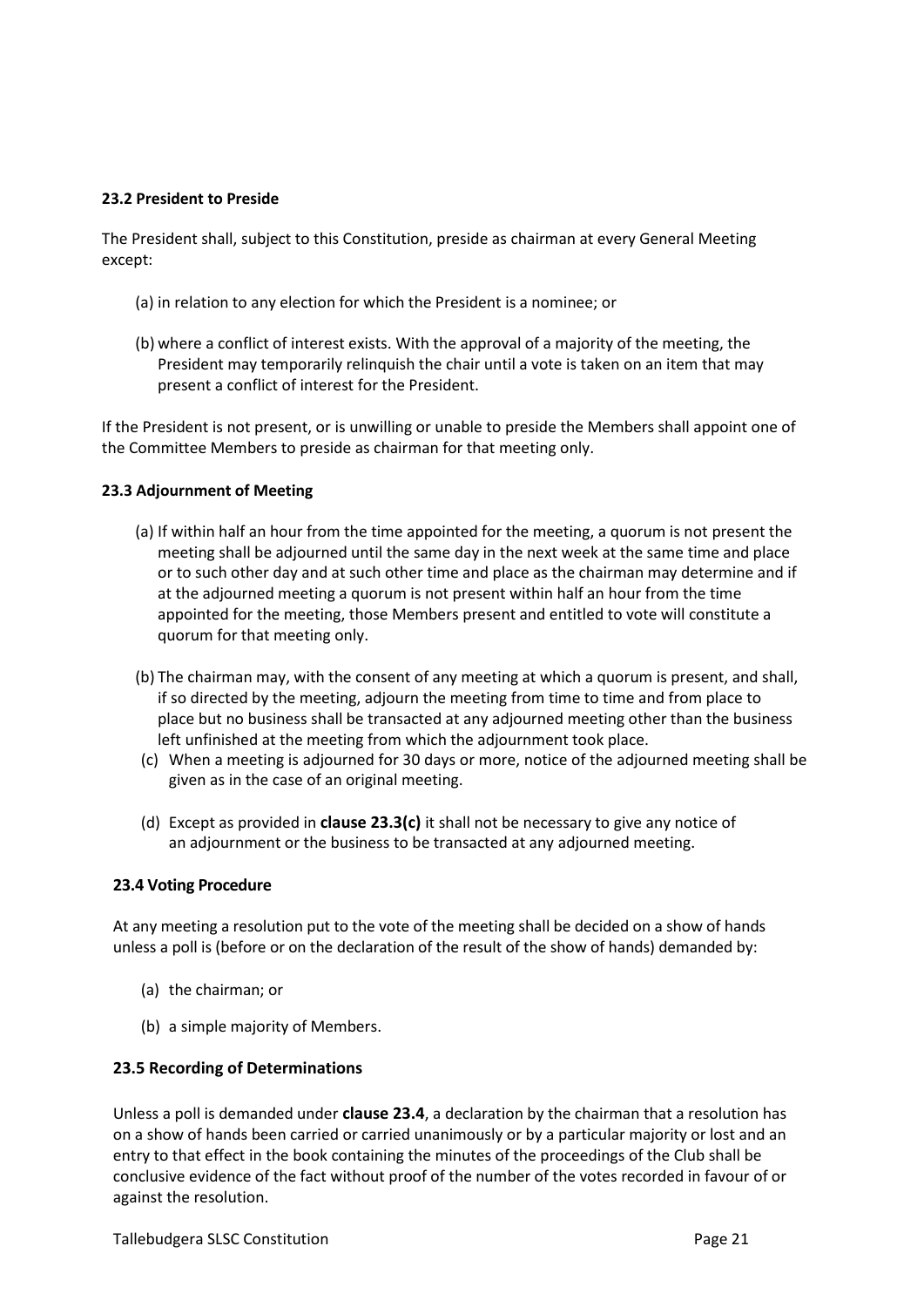#### **23.6 Where Poll Demanded**

If a poll is duly demanded under **clause 23.4** it shall be taken in such manner and either at once or after an interval or adjournment or otherwise as the chairman directs and the result of the poll shall be the resolution of the meeting at which the poll was demanded.

#### **24. VOTING AT GENERAL MEETINGS**

#### **24.1 Members entitled to Vote must be financial**

Each Member over the age of 15 years and entitled to vote as set out in **clause 11.1** shall have one vote at General Meetings which, subject to this Constitution, shall be exercised by that Member, provided that the member is financially current when the meeting takes place.

#### **24.2 Casting Vote**

Where voting at General Meetings is equal, the chairman may exercise a casting vote.

#### **25. PROXY AND POSTAL VOTING**

- (a) Proxy voting shall not be permitted at any General Meeting.
- (b) Unless otherwise determined by the Management Committee there shall be no postal voting. If the Management Committee determines that a matter be decided by postal vote it shall also determine the process by which such postal vote is undertaken.

#### **26. EXISTING COMMITTEE MEMBERS**

The members of the governing or managing body (by whatever name called) of the Club in place immediately prior to approval of this Constitution under the Act shall continue in those positions until the next Annual General Meeting following such approval, and thereafter the positions of the President and other Committee Members shall be filled, vacated and otherwise dealt with in accordance with this Constitution.

#### **27. POWERS OF THE MANAGEMENT COMMITTEE**

Subject to the Act and this Constitution, the business of the Club shall be managed, and the powers of the Club shall be exercised, by the Management Committee.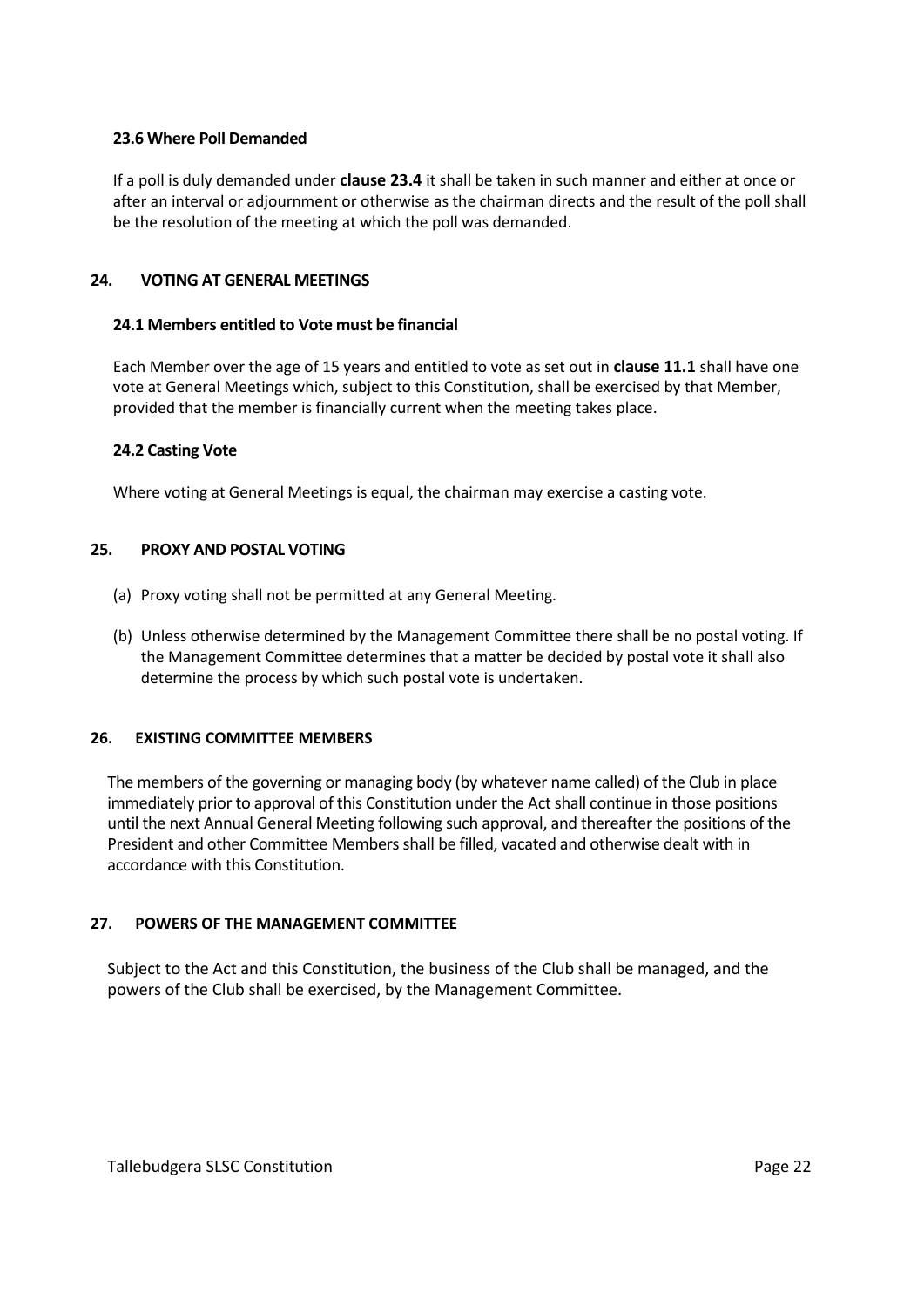#### **28. COMPOSITION OF THE MANAGEMENT COMMITTEE**

#### **28.1 Composition of the Management Committee**

The Management Committee shall comprise:

- i. President
- ii. Deputy President,
- iii. Secretary,
- iv. Treasurer,
- v. Club Captain,
- vi. Junior Activities Officer,
- vii. Youth Development Officer,
- viii. Director of Surf Sports

In addition, the Chairperson of the Tallebudgera Surf Life Saving Supporters' Association will have a seat on the Management Committee, however such position will not be counted towards a quorum.

#### **28.2 The Executive Committee**

- (a) The Executive Committee of the Club shall be the President, Deputy President, Secretary, Treasurer, Club Captain, Chief Training Officer and Junior Activities Officer.
- (b) The Executive Committee may deal with items requiring prompt or urgent attention between the meetings of the Management Committee or where a scheduled meeting of the Management Committee has not achieved a quorum.

#### **28.3 Right to Co-Opt**

The Management Committee may co-opt any person with appropriate experience or expertise to assist the Management Committee in respect of such matters and on such terms as the Management Committee thinks fit. Any person so co-opted shall not be a Committee Member, and shall not exercise the rights of a Committee Member, but shall act in an advisory role only.

#### **28.4 Appointment of Delegate**

- (a) The Management Committee shall, from amongst its members, appoint a Delegate to attend general meetings of the Branch for such term as the Management Committee determines, and otherwise in accordance with the Branch and SLSQ Constitution.
- (b) The Club must advise the Branch in writing of its Delegate.

Tallebudgera SLSC Constitution Page 23

#### **29.ELECTION OF COMMITTEE MEMBERS**

**29.1 Nominations of Candidates**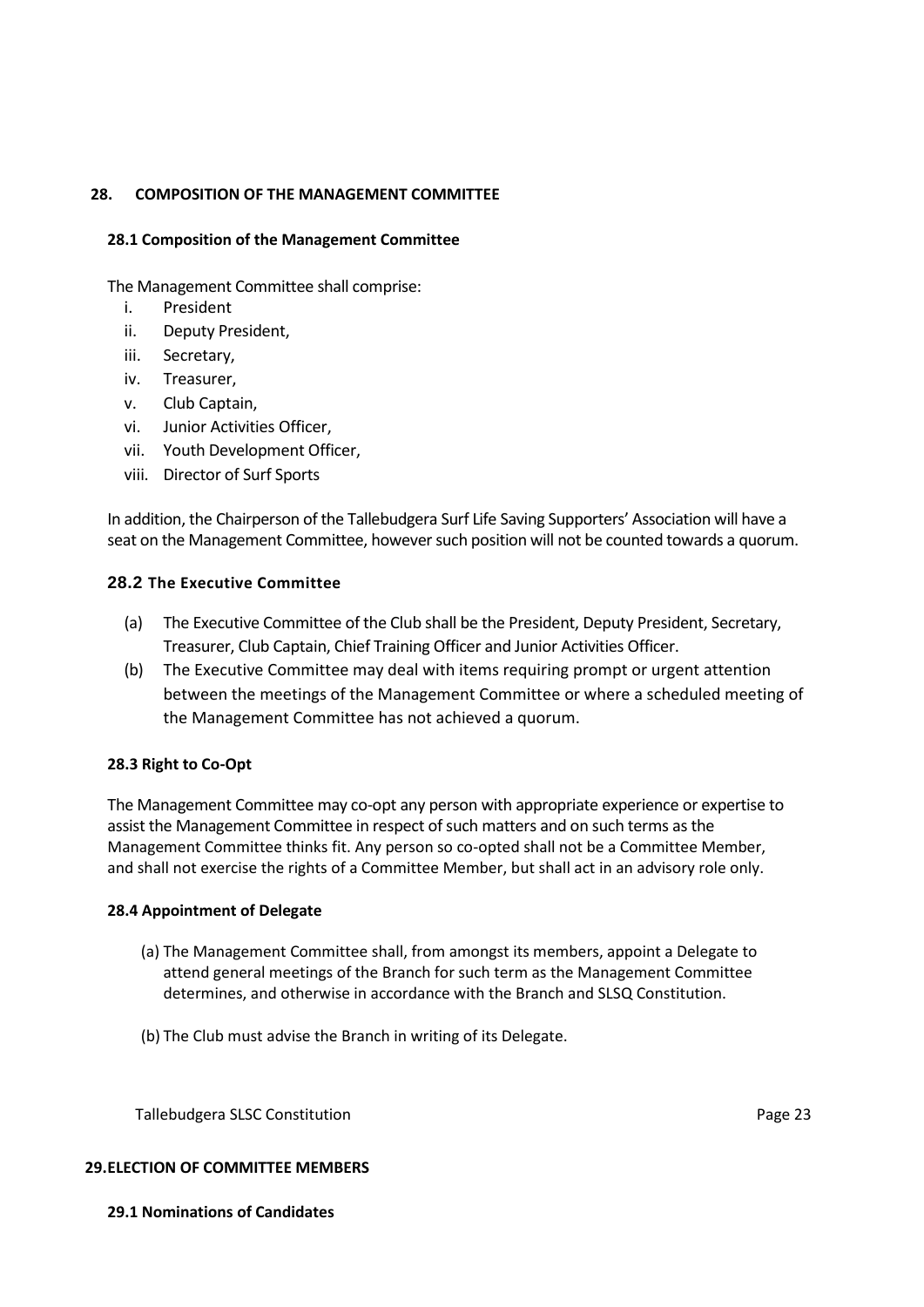- (a) Nominations for candidates to be elected to the Management Committee should be called for by the Club forty-two days prior to the Annual General Meeting.
- (b) Nominations of candidates for election as Committee Members (including the President) shall be:
	- (i) made in writing, signed by two Members and accompanied by the written consent of the nominee (which may be endorsed on the form of nomination); and
	- (ii) delivered to the Club not less than 14 days before the date fixed for the holding of the Annual General Meeting.
- (c) If insufficient nominations are received to fill all available vacancies on the Management Committee the candidates nominated shall, subject to a secret ballot by the Members confirming their election and if elected declaration by the chairman, be deemed to be elected.
- (d) If the number of nominations received is equal to the number of vacancies to be filled, the persons nominated shall, subject to a secret ballot by the Members confirming their election and if elected, declaration by the chairman be deemed to be elected.
- (e) If the number of nominations exceeds the number of vacancies to be filled, voting papers shall be prepared containing the names of the candidates in alphabetical order, for each vacancy on the Management Committee.

#### **29.2 Voting procedures**

Elections shall be conducted by secret ballot and otherwise by such means as is prescribed by the Management Committee.

#### **29.3 Term of Office of Committee Members**

The Committee Members shall be elected in accordance with this Constitution annually, and subject to this Constitution, shall hold office from the conclusion of the Annual General Meeting at which they were elected until the conclusion of the next following Annual General Meeting. Committee Members may be re-elected.

Tallebudgera SLSC Constitution Page 24

#### **30. VACANCIES OF COMMITTEE MEMBERS**

**30.1 Grounds for Termination of Office of Committee Member**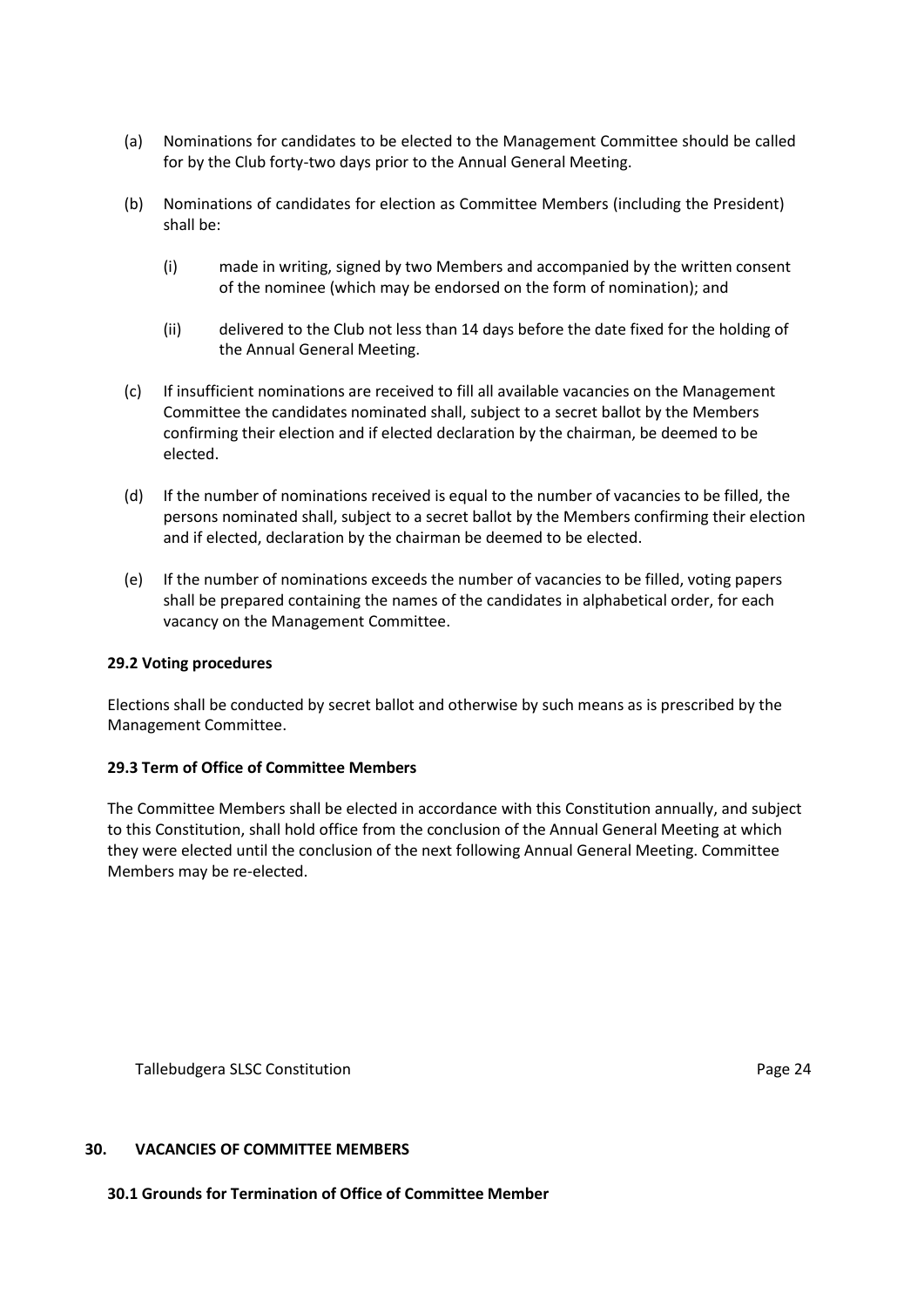In addition to the circumstances in which the office of a Committee Member becomes vacant by virtue of the Act, the office of a Committee Member becomes vacant if the Committee Member:

- (a) dies;
- (b) becomes bankrupt or makes any arrangement or composition with his creditors generally;
- (c) becomes of unsound mind or a person whose person or estate is liable to be dealt with in anyway under the law relating to mental health;
- (d) resigns his office in writing to the Club;
- (e) is absent without the consent of the Management Committee from meetings of the Management Committee held during a period of 6 months;
- (f) without the prior consent or later ratification of the Members in General Meeting holds any office of profit under the Club;
- (g) is directly or indirectly interested in any contract or proposed contract with the Club and fails to declare the nature of his interest;
- (h) is removed by Special Resolution;
- (i) has been expelled or suspended from membership (without further recourse under this Constitution or the SLSQ Constitution); or
- (j) would otherwise be prohibited from being a Committee Member of a corporation under the *Corporations Act 2001 (Cth)*.

#### **30.2 Remaining Committee Members May Act**

In the event of a casual vacancy or vacancies in the office of a Committee Member or Committee Members, the remaining Committee Members may act but, if the number of remaining Committee Members is not sufficient to constitute a quorum at a meeting of Committee Members, they may act only for the purpose of increasing the number of Committee Members to a number sufficient to constitute such a quorum.

#### **30.3 Casual Vacancy**

In the event of a casual vacancy in the office of any Committee Member, the Management Committee may appoint a Member to the vacant office and the person so appointed may continue in office up to the conclusion of the Annual General Meeting at which the term of the previous appointee would have expired.

#### **30.4 No right of appeal**

A Committee Member has no right of appeal against their removal from office under this **clause 30.**

Tallebudgera SLSC Constitution **Page 25** and Page 25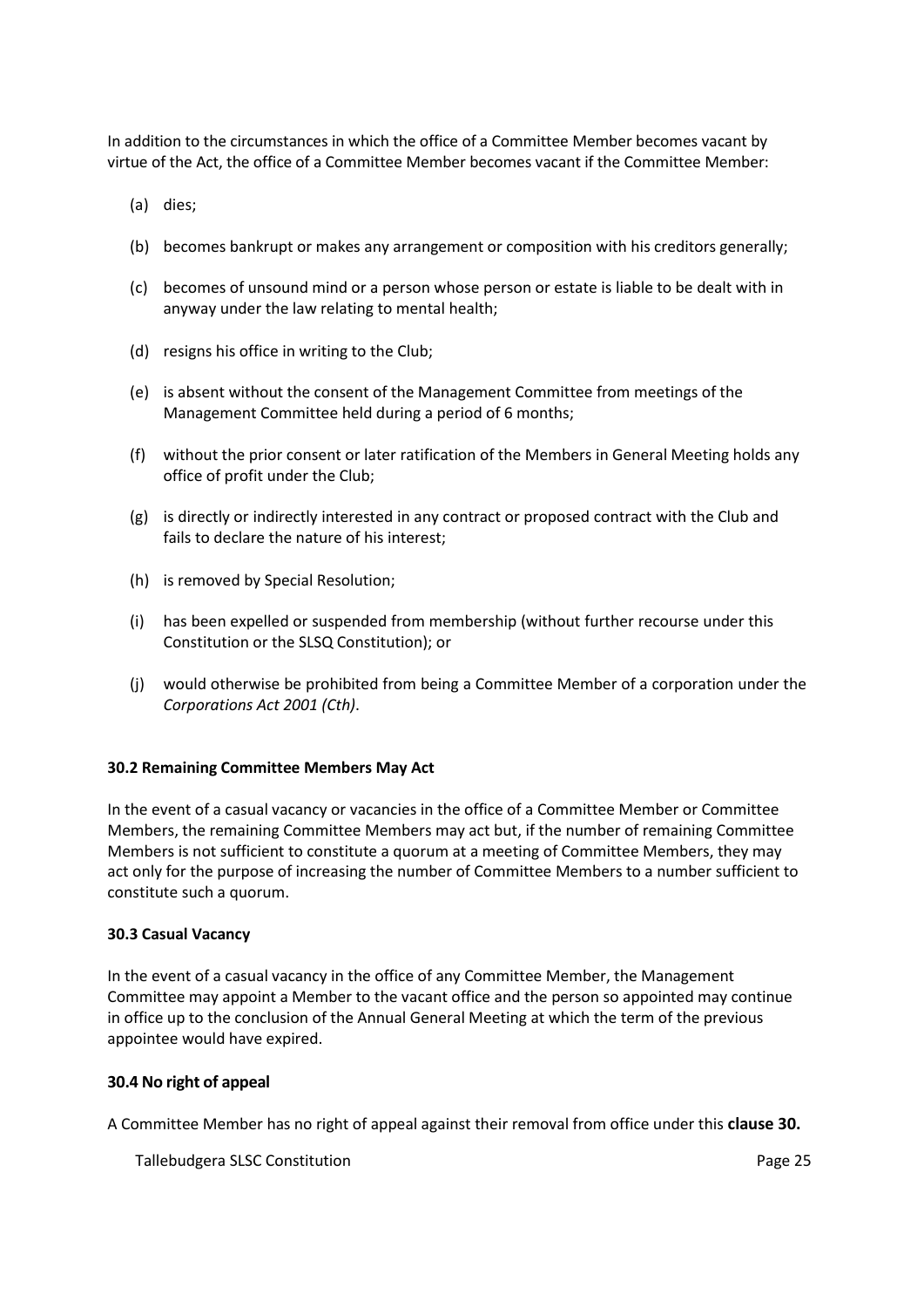#### **31. MEETINGS OF THE MANAGEMENT COMMITTEE**

#### **31.1 Management Committee to Meet**

The Management Committee shall meet as often as is deemed necessary and is required by the Act in every calendar year for the dispatch of business and subject to this Constitution may adjourn and otherwise regulate its meetings as it thinks fit. A Committee Member may at any time convene a meeting of the Management Committee within a reasonable time.

#### **31.2 Decisions of Management Committee**

Subject to this Constitution, questions arising at any meeting of the Management Committee shall be decided by a majority of votes and a determination of a majority of Committee Members shall be deemed a determination of the Management Committee. All Committee Members shall have one vote on any question. The chairman may exercise a casting vote where voting is equal.

#### **31.3 Resolutions not in Meeting**

- (a) A resolution in writing, signed or assented to by any form of visible or other electronic communication by all the Committee Members for the time being present in Australia shall be as valid and effectual as if it had been passed at a meeting of Committee Members duly convened and held. Any such resolution may consist of several documents in like form each signed by one or more of the Committee Members.
- (b) Without limiting the power of the Management Committee to regulate its meetings as it thinks fit, a meeting of Management Committee may be held where one or more of the Committee Members is not physically present at the meeting, provided that:
	- (i) all persons participating in the meeting are able to communicate with each other effectively simultaneously and instantaneously whether by means of telephone or other form of communication;
	- (ii) notice of the meeting is given to all the Committee Members entitled to notice in accordance with the usual procedures agreed upon or laid down from time to time by the Management Committee or this Constitution and such notice specifies that Committee Members are not required to be present in person;

(iii) and its contract of the contract of the contract of the contract of the contract of the contract of the c n the event that a failure in communications prevents **clause 31.3(b)(i)** from being satisfied by that number of Committee Members which constitutes a quorum, and none of such Committee Members are present at the place where the meeting is deemed by virtue of the further provisions of this Rule to be held then the meeting shall be suspended until **clause 31.3(b)(i)** is satisfied again. If such condition is not satisfied within 15 minutes from the interruption the meeting shall be deemed to have terminated or adjourned; and(iv) any meeting held where one or more of the Committee Members is not physically present shall be deemed to be held at the place specified in the notice of meeting provided a Committee Member is there present and if no Committee Member is there present the meeting shall be deemed to be held at the place where the Chairman of the meeting is located.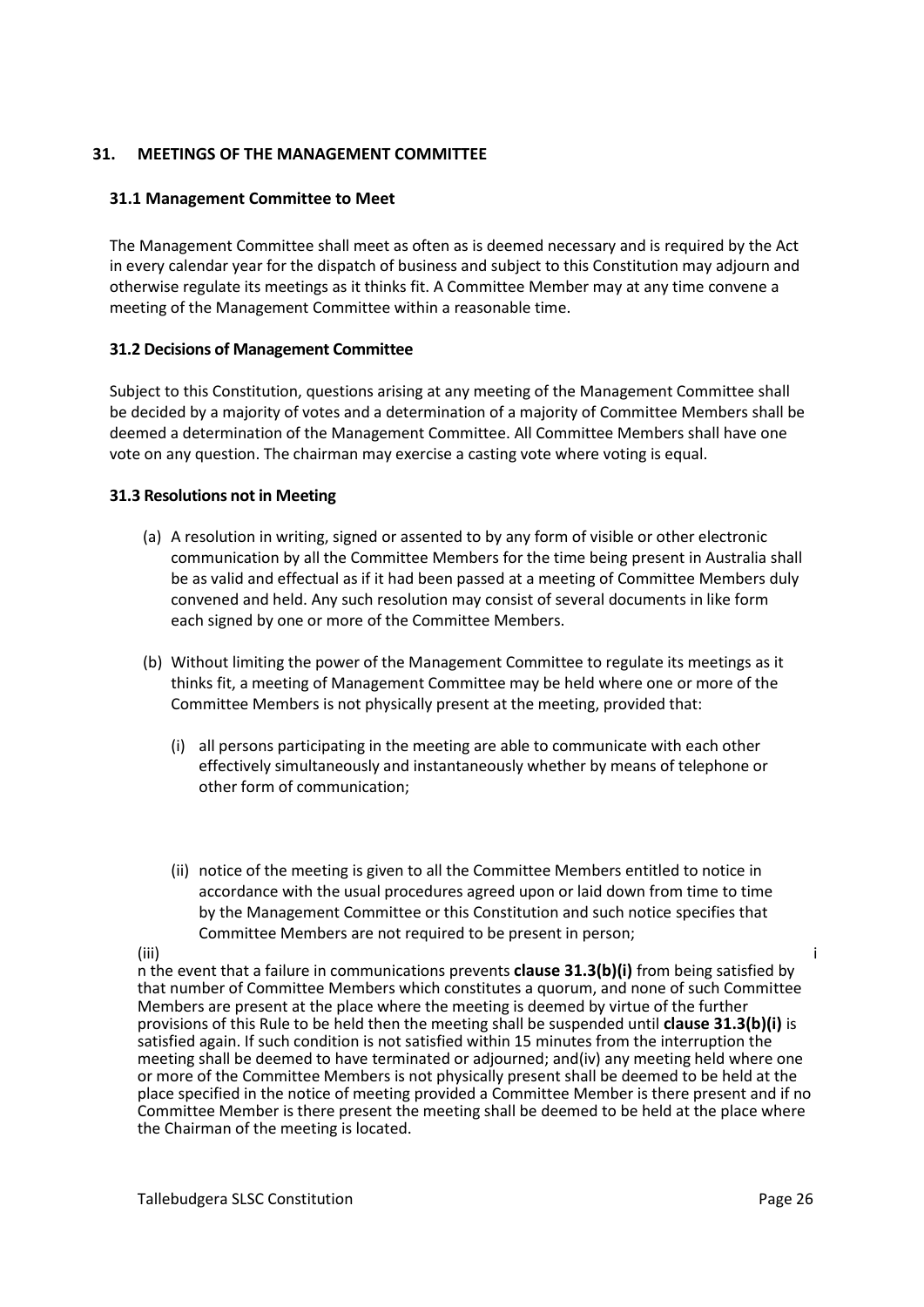#### **31.4 Quorum**

At meetings of the Management Committee the number of Committee Members whose presence is required to constitute a quorum is a majority of the Committee Members (apart from the position of Chairperson of the Tallebudgera Surf Life Saving Supporters' Association).

#### **31.5 Notice of Management Committee Meetings**

Unless all Committee Members agree to hold a meeting at shorter notice (which agreement shall be sufficiently evidenced by their presence) not less than 7 days oral or written notice of the meeting of the Management Committee must be given to each Committee Member.

#### **31.6 Conflict of Interest**

A Committee Member shall declare his interest in any contractual, selection, disciplinary or other matter in which a conflict of interest arises or may arise, and shall unless otherwise determined by the Management Committee absent himself from discussions of such matter and shall not be entitled to vote in respect of such matter. In the event of uncertainty as to whether it is necessary for a Committee Member to absent himself from discussion or refrain from voting, the issue should be immediately determined by vote of the Management Committee, or if this is not possible, the matter shall be adjourned or deferred. All disclosed interests must be submitted to the Annual General Meeting in accordance with the Act.

#### **32. DELEGATIONS**

#### **32.1 Management Committee may Delegate Functions**

The Management Committee may by instrument in writing create or establish or appoint from amongst its own members, or otherwise, special committees, sub-committees, individual officers and consultants to carry out such duties and functions, and with such powers, as the Management Committee determines.

#### **32.2 Delegation by Instrument**

The Management Committee may in the establishing instrument delegate such functions as are specified in the instrument, other than:

- (a) this power of delegation; and
- (b) a function imposed on the Management Committee by the Act or any other law, or this Constitution or by resolution of the Club in General Meeting.

#### **32.3 Delegated Function Exercised in Accordance With Terms**

A function, the exercise of which has been delegated under this clause, may whilst the delegation remains unrevoked, be exercised from time to time in accordance with the terms of the delegation.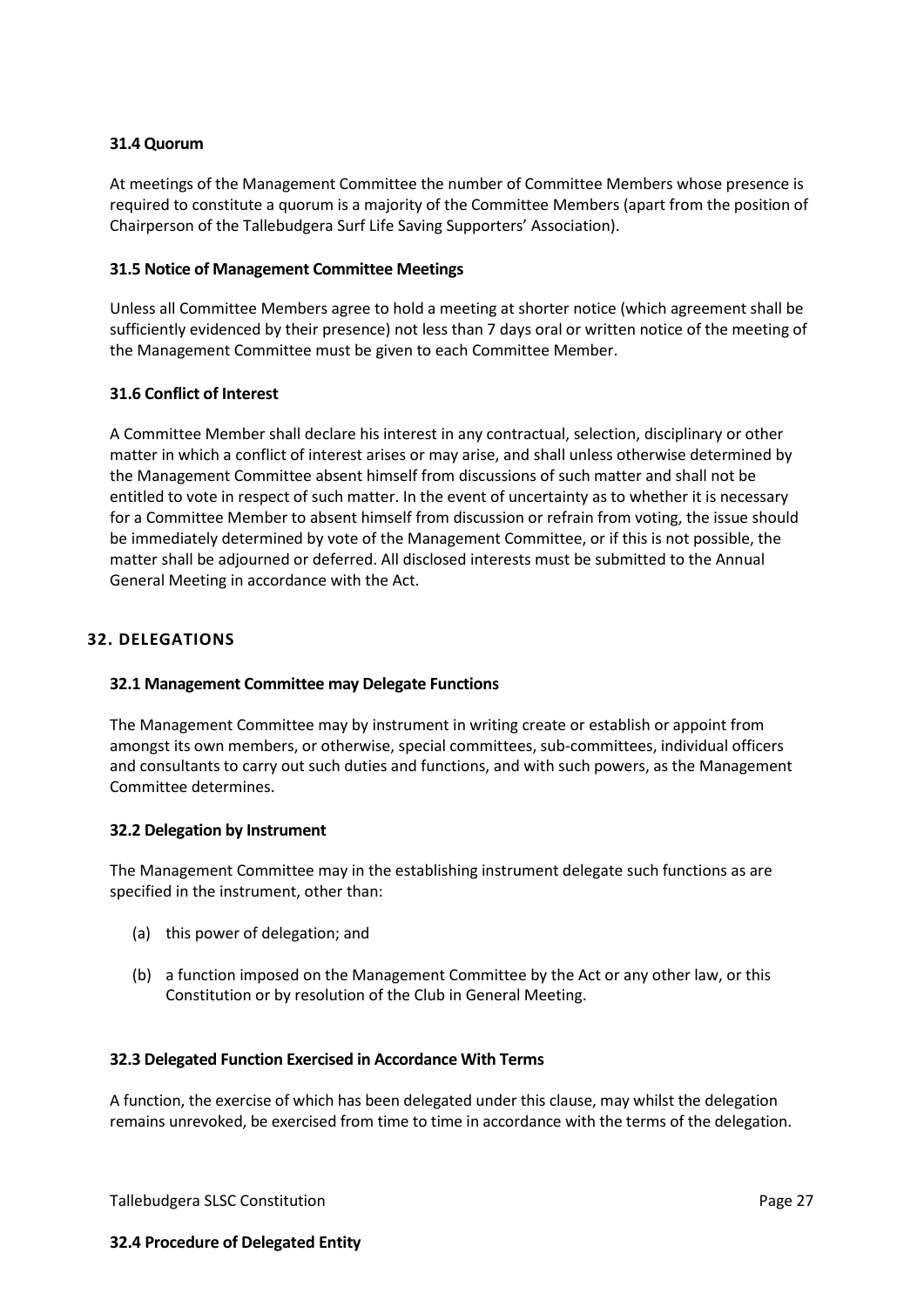The procedures for any entity exercising delegated power shall, subject to this Constitution and with any necessary or incidental amendment, be the same as that applicable to meetings of the Management Committee under **clause 31**. The entity exercising delegated powers shall make decisions in accordance with the Objects, and shall promptly provide the Club with details of all material decisions and shall provide any other reports, minutes and information as the Club may require from time to time.

#### **32.5 Delegation may be Conditional**

A delegation under this clause may be made subject to such conditions or limitations as to the exercise of any function or at the time or circumstances as may be specified in the delegation.

#### **32.6 Revocation of Delegation**

The Management Committee may by instrument in writing, revoke wholly or in part any delegation made under this clause, and may amend or repeal any decision made by such body or person under this clause.

#### **33. BY-LAWS**

#### **33.1 Management Committee to Formulate By-Laws**

The Management Committee may formulate, issue, adopt, interpret and amend such By-Laws for the proper advancement, management and administration of the Club, the advancement of the Objects and surf lifesaving as it thinks necessary or desirable. Such By-Laws must be consistent with the Constitution, the Branch constitution, the SLSQ constitution, the SLSA constitution and any regulations or by-laws made by the Branch, SLSQ or SLSA. If any By-Laws are inconsistent with the SLSQ or SLSA constitution and regulations the By-Laws shall be null and void and will be inapplicable.

#### **33.2 By-Laws Binding**

All By-Laws made under this clause shall be binding on the Club and Members of the Club.

#### **33.3 By-Laws Deemed Applicable**

All clauses, rules, by-laws and regulations of the Club in force at the date of the approval of this Constitution insofar as such clauses, rules, by-laws and regulations are not inconsistent with, or have been replaced by this Constitution, shall be deemed to be By-Laws under this clause.

#### **33.4 Notices Binding on Members**

Amendments, alterations, interpretations or other changes to By-Laws shall be advised to Members of the Club by means of Notices approved and issued by the Management Committee.

#### **34.FUNDS, RECORDS AND ACCOUNTS**

#### **34.1 Source of Funds**

The Management Committee will determine the sources from which the funds of the Club are to be or may be derived and the manner in which such funds are to be managed.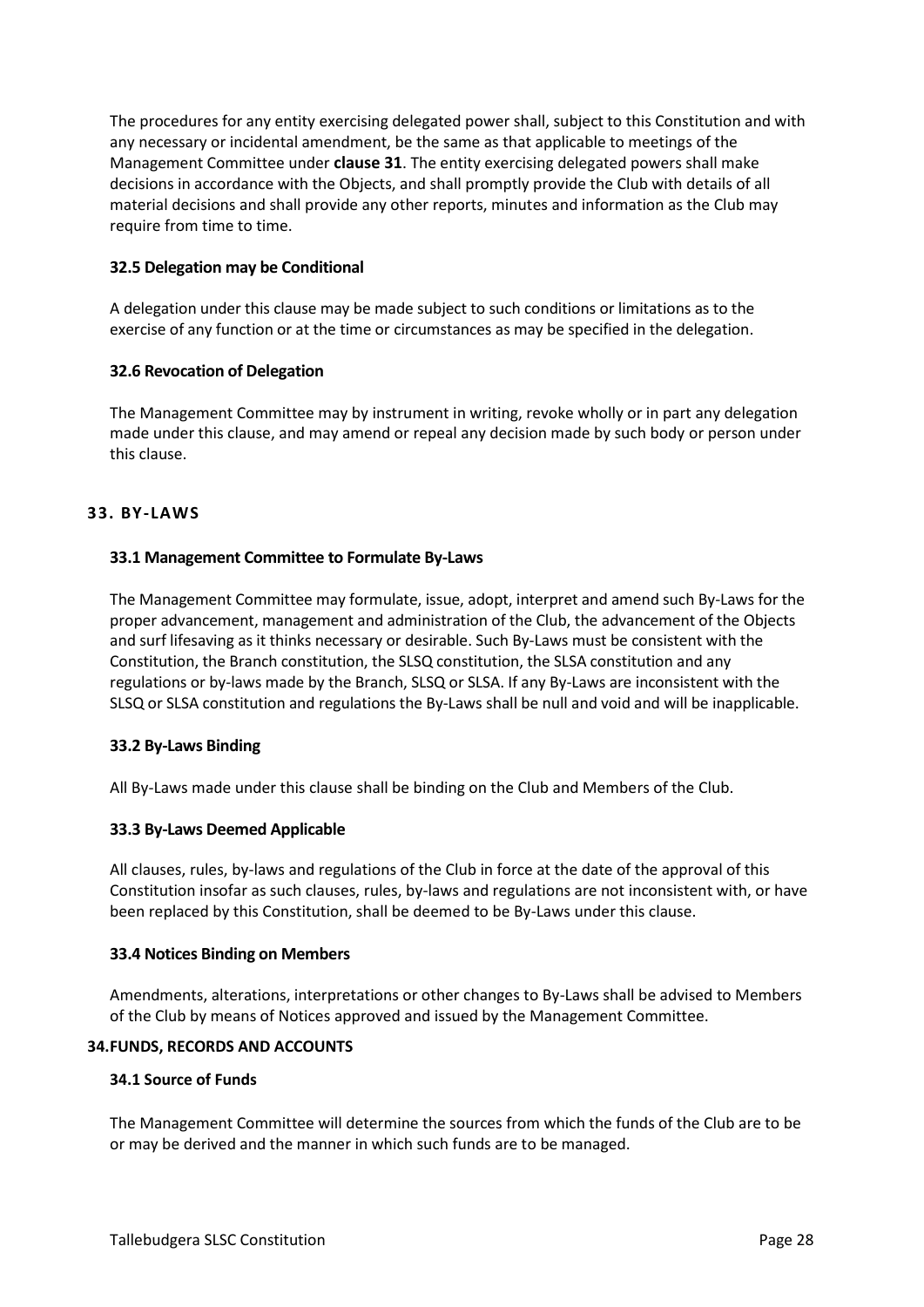#### **34.2 Club to Keep Records**

The Club shall establish and maintain proper records and minutes concerning all transactions, business, meetings and dealings of the Club and the Management Committee and shall produce these for verification at each Management Committee or General Meeting.

#### **34.3 Records Kept in Accordance with Act**

Proper accounting and other records shall be kept in accordance with the Act. The books of account shall be kept in the care and control of the Management Committee.

#### **34.4 Club to Retain Records**

The Club shall retain such records for 7 years after the completion of the transactions or operations to which they relate.

#### **34.5 Management Committee to Submit Accounts**

The Management Committee shall submit to the Members at the Annual General Meeting the Statements of Account of the Club in accordance with this Constitution and the Act.

#### **34.6 Accounts Conclusive**

The Statements of Account when approved or adopted by an Annual General Meeting shall be conclusive except as regards any error discovered in them within 3 months after such approval or adoption.

#### **34.7 Accounts to be sent to Members**

The Management Committee shall cause to be sent to all persons entitled to receive notice of Annual General Meetings in accordance with this Constitution, a copy of the Statements of Account, the Management Committee's report, the auditor's report (if any) and every other document required under the Act (if any).

#### **34.8 Negotiable Instruments**

- (a) All monies shall be banked as soon as practicable after receipt thereof.
- (b) All amounts of one hundred dollars or over shall be paid by electronic transfer or by cheque signed or authorized by any two of the Chairman President, Secretary, Treasurer or other member authorised from time to time by the Management Committee.
- (c) Cheques shall be crossed "Not Negotiable" except those in payment of wages, allowances or petty cash recoupment which may be open.
- (d) The Management Committee shall determine the amount of petty cash, which shall be kept on hand.
- (e) All the expenditure shall be approved or ratified at a Management Committee meeting.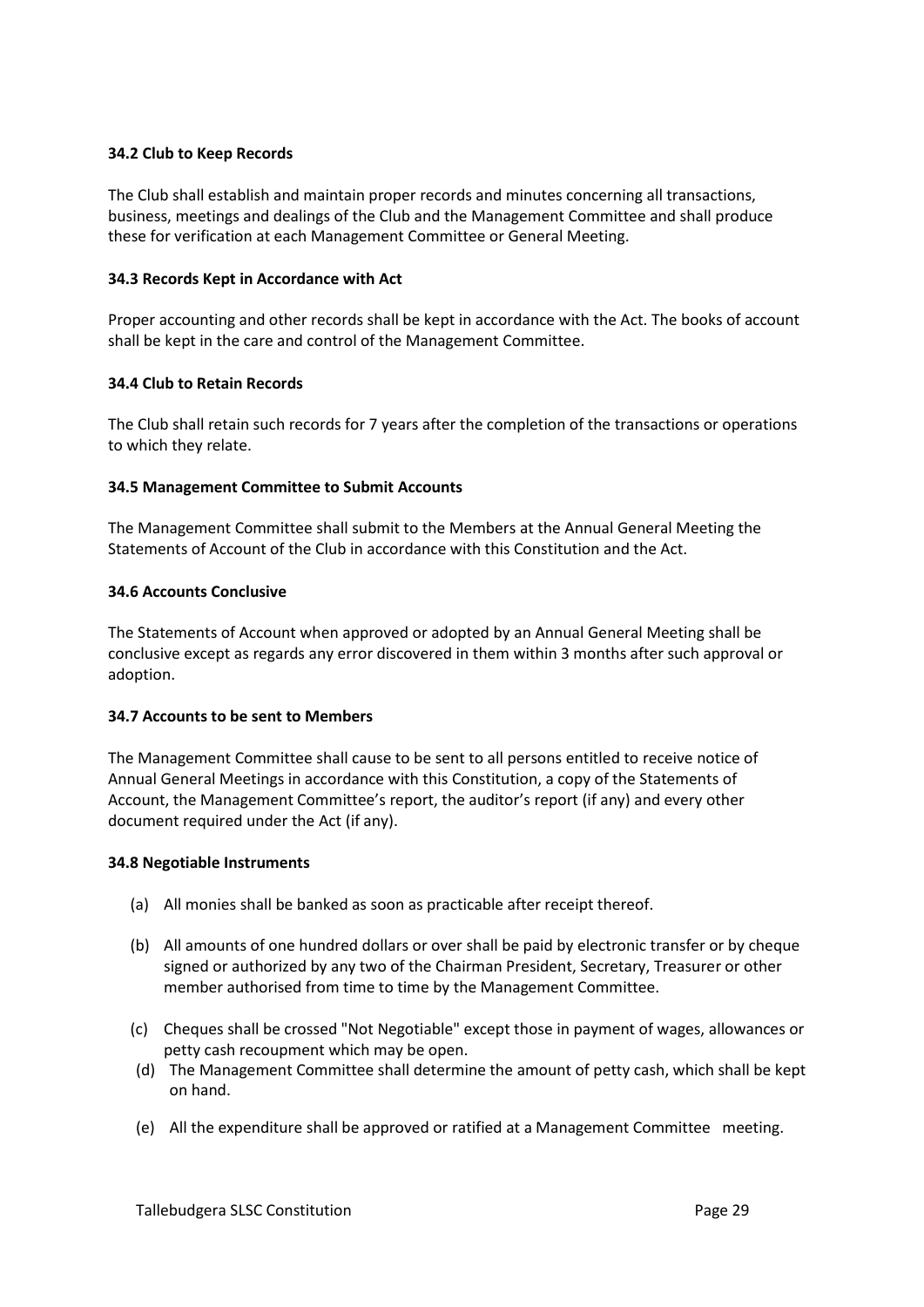#### **34.9 Members' Access to books, minutes and other documents**

- (a) Members of the Club may apply to the Management Committee to access the financial records, books, securities and other relevant documents of the Club. Upon receiving such a request, the Management Committee may, at its absolute discretion, decide to permit or refuse the request. If the Management Committee permits the request, it may impose conditions upon the member's access.
- (b) Members of the Club may request to access the Minutes of Management Committee Meetings. Upon receiving such a request, the Management Committee may, at its absolute discretion, decide to permit or refuse the request.

#### **35. CAPITAL EXPENDITURE**

Any capital expenditure above the amount of \$100,000 must be approved by an express resolution of the members present at a General Meeting. Capital expenditure is defined in the SLSQ Capital Expenditure policy.

#### **36. AUDIT OR**

- (a) A properly qualified auditor or auditors shall be appointed by the Club in General Meeting. The auditor's duties shall be regulated in accordance with the Act, or if no relevant provisions exist under the Act, in accordance with the *Corporations Act 2001 (Cth)* and generally accepted principles, and/or any applicable code of conduct. The auditor may be removed by the Club in General Meeting.
- (b) The accounts of the Club shall be examined and the correctness of the profit and loss accounts and balance sheets ascertained by an auditor or auditors at the conclusion of each Financial Year.

#### **37. NOTICE**

#### **36.1 Manner of Notice**

- (a) Notices may be given to any person entitled under this Constitution to receive any notice by sending the notice by pre-paid post or facsimile transmission or where available, by electronic mail, to the Member's registered address or facsimile number or electronic mail address.
- (b) Where a notice is sent by post, service of the notice shall be deemed to be effected by properly addressing, prepaying and posting the notice. Service of the notice is deemed to have been effected three days after posting.
- (c) Where a notice is sent by facsimile transmission, service of the notice shall be deemed to be effected upon receipt of a confirmation report confirming the facsimile was sent to/or received at the facsimile number to which it was sent.

Tallebudgera SLSC Constitution **Page 30**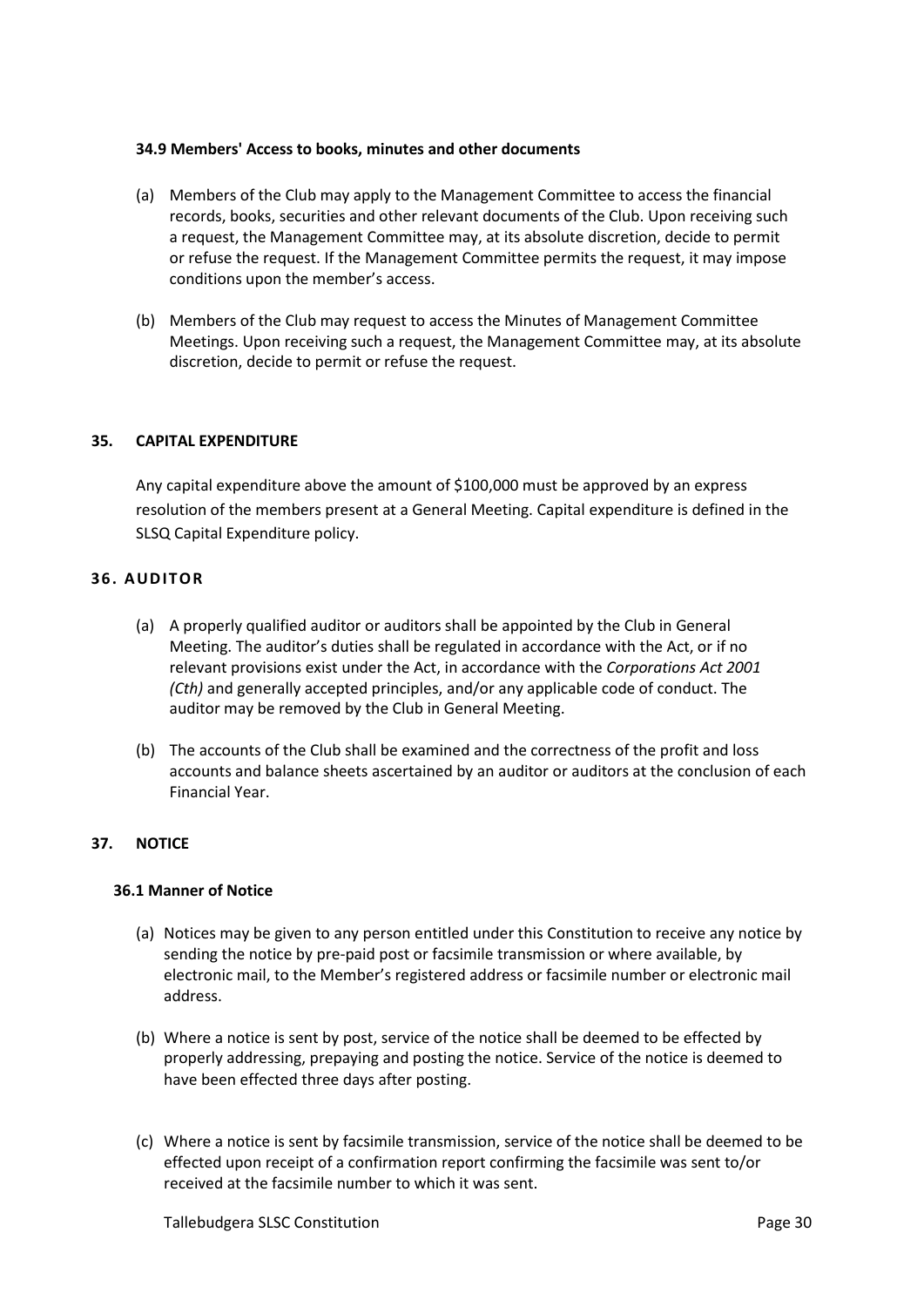(d) Where a notice is sent by electronic mail, service of the notice shall be deemed to be effected upon receipt of a confirmation report confirming the electronic mail message was received at the electronic mail address to which it was sent.

#### **36.2 Notice of General Meeting**

Notice of every General Meeting shall be given in the manner authorised in this Constitution.

#### **38. SEAL**

#### **37.1 Safe Custody of Seal**

The Management Committee shall provide for safe custody of the Seal.

#### **37.2 Affixing Seal**

The Seal shall only be used by authority of the Management Committee and every document to which the seal is affixed shall be signed by two Committee Members.

#### **39. ALTERATION OF CONSTITUTION**

(a) The Constitution of the Club shall not be altered except by Special Resolution in accordance with the Act, and in compliance with all other procedures under the Act (if any).

#### **40. INDEMNITY**

#### **39.1 Committee Members to be indemnified**

Every Committee Member, officer, auditor, manager, employee or agent of the Club shall be indemnified out of the property or assets of the Club against any liability incurred by him in his capacity as Committee Member, officer, auditor or agent in defending any proceedings, whether civil or criminal, in which judgement is given in his favour or in which he is acquitted or in connection with any application in relation to any such proceedings in which relief is, under the Act, granted to him by the Court.

#### **39.2 Club to Indemnify Committee Members**

The Club shall indemnify its Committee Members, officers, managers and employees against all damages and costs (including legal costs) for which any such Committee Member, officer, manager or employee may be or become liable to any third party in consequence of any act or omission except wilful misconduct:

- (a) in the case of a Committee Member of officer, performed or made whilst acting on behalf of and with the authority, express or implied of the Club; and
- (b) in the case of an employee, performed or made in the course of, and within the scope of his employment by the Club.

#### **41. DISSOLUTION**

Subject to **clauses 6** and **7**, the Club may be wound up in accordance with the provisions of the Act.